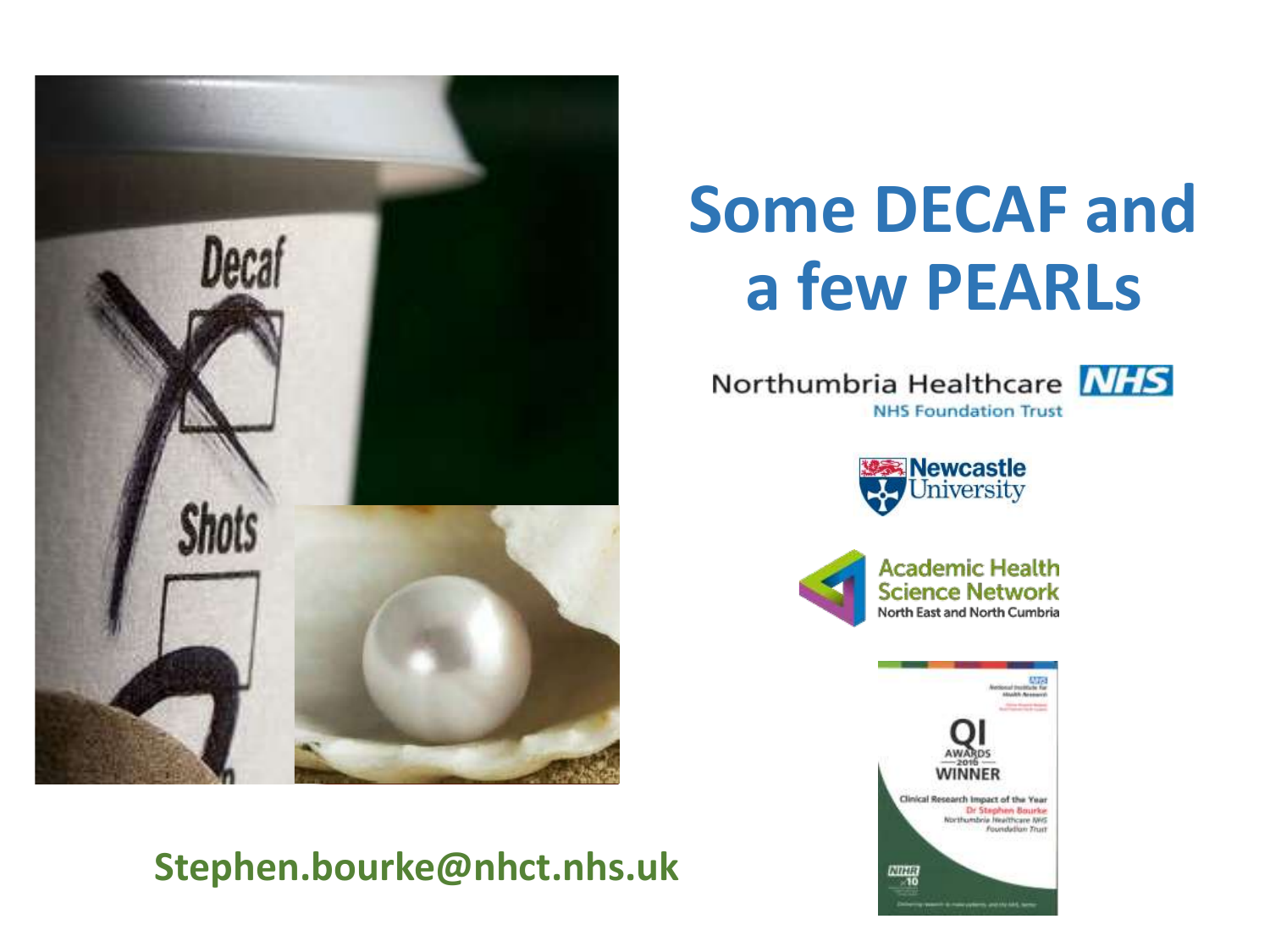Northumbria Healthcare COPD Research Programme Lead: Prof Bourke DECAF and PEARL Fellows:

- •**Derivation** of the DECAF prognostic score
	- Survival, health resource utilisation, quality of life and functional status following hospitalisation for AECOPD
- •**Validation** of the DECAF prognostic score & PEARL
- •**Implementation**: RCT of hospital at home v standard care in patients at low risk of death (DECAF 0-1)

**John Steer**

**Carlos Echevarria**

**Carlos Echevarria**

**Tom Hartley & Lorelle Dismore**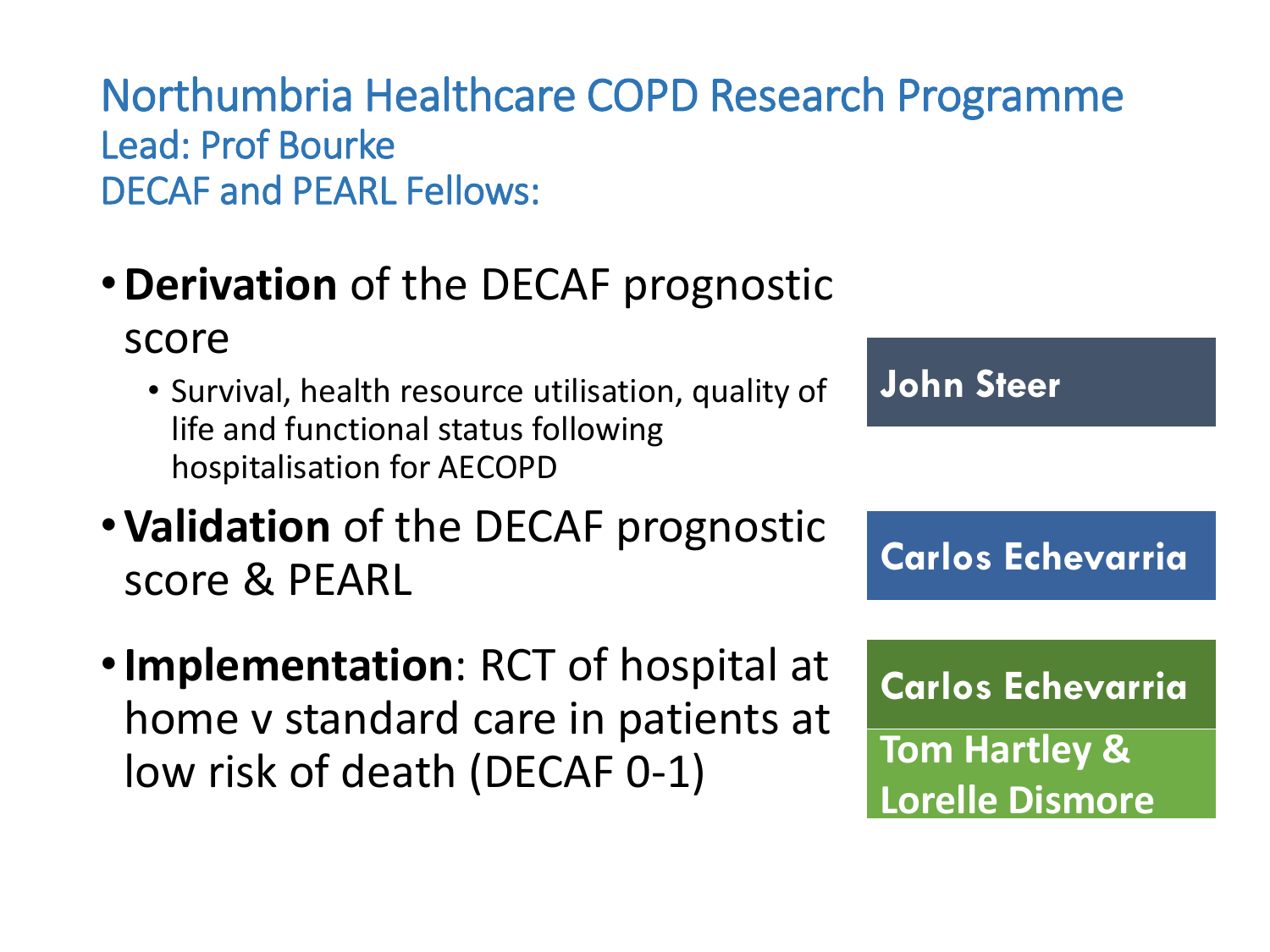DECAF: prediction of in-hospital mortality in ECOPD Derivation (n=920) Thorax 2012;67:970-6 Validation (n=1,725) Thorax 2016;71:133-140

### **The DECAF Score**

| <b>Variable</b>                       |         | <b>Score</b>   |
|---------------------------------------|---------|----------------|
| $\mathbf{D}_{\text{yspnoea}}$         |         |                |
| eMRCD                                 | $1 - 4$ | $\Omega$       |
| eMRCD<br>5a                           |         | $\mathbf{1}$   |
| 5 <sub>b</sub><br>eMRCD               |         | $\overline{2}$ |
| Eosinopenia (< $0.05 \times 10^9$ /L) |         | $\mathbf 1$    |
| Consolidation                         |         | $\mathbf{1}$   |
| Acidosis ( $pH < 7.3$ )               |         | 1              |
| <b>Atrial Fibrillation</b>            |         | 1              |
| <b>Total DECAF Score</b>              |         | /6             |

| <b>Clinical tool</b>    | <b>AUROC</b>  |
|-------------------------|---------------|
| <b>DECAF derivation</b> | 0.86          |
| <b>DECAF</b> validation | $0.82 - 0.83$ |
| CURB-65                 | 0.717         |
| <b>APACHE II</b>        | 0.727         |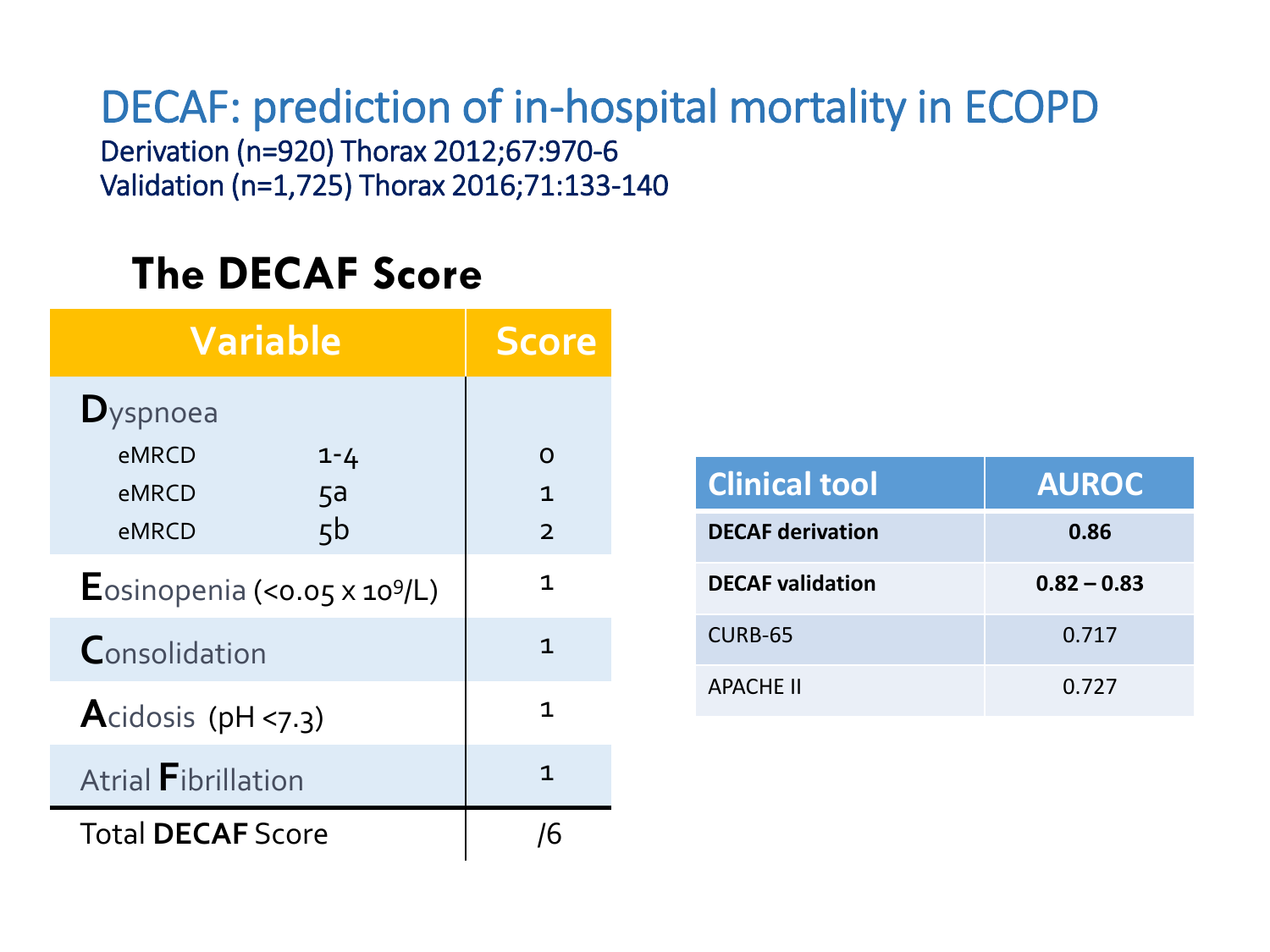### Extended MRC Dyspnoea Scale Thorax 2012;67:117-21

- •Breathlessness
	- Transition between levels defined
	- eMRCD 5x "…leave the house unassisted,…
- •Frailty
	- 5a: ..independent in washing and/or dressing"
	- 5b: ..and requires help with washing and dressing"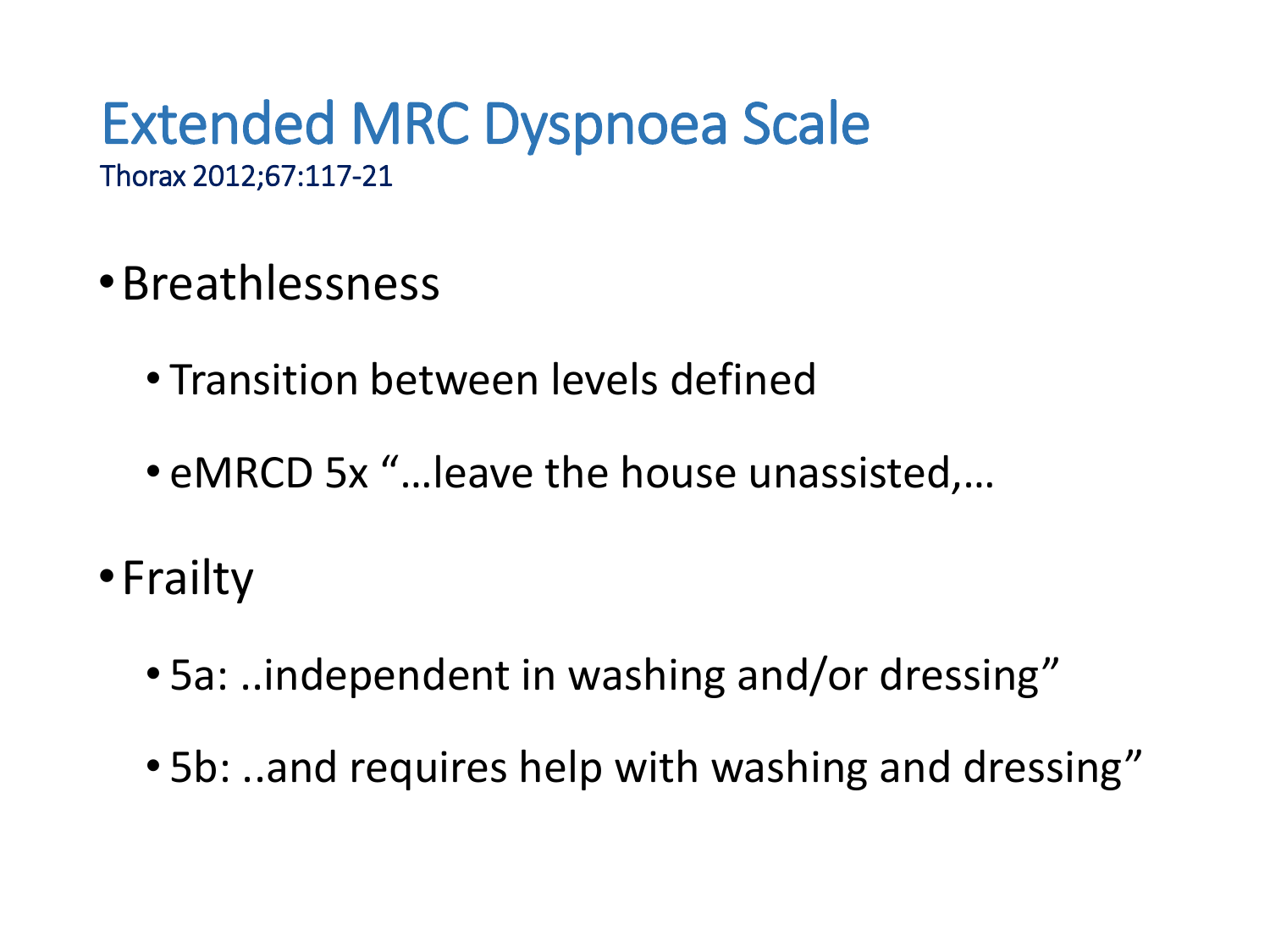### In-hospital mortality by DECAF risk group Validation study (Thorax, 2016)

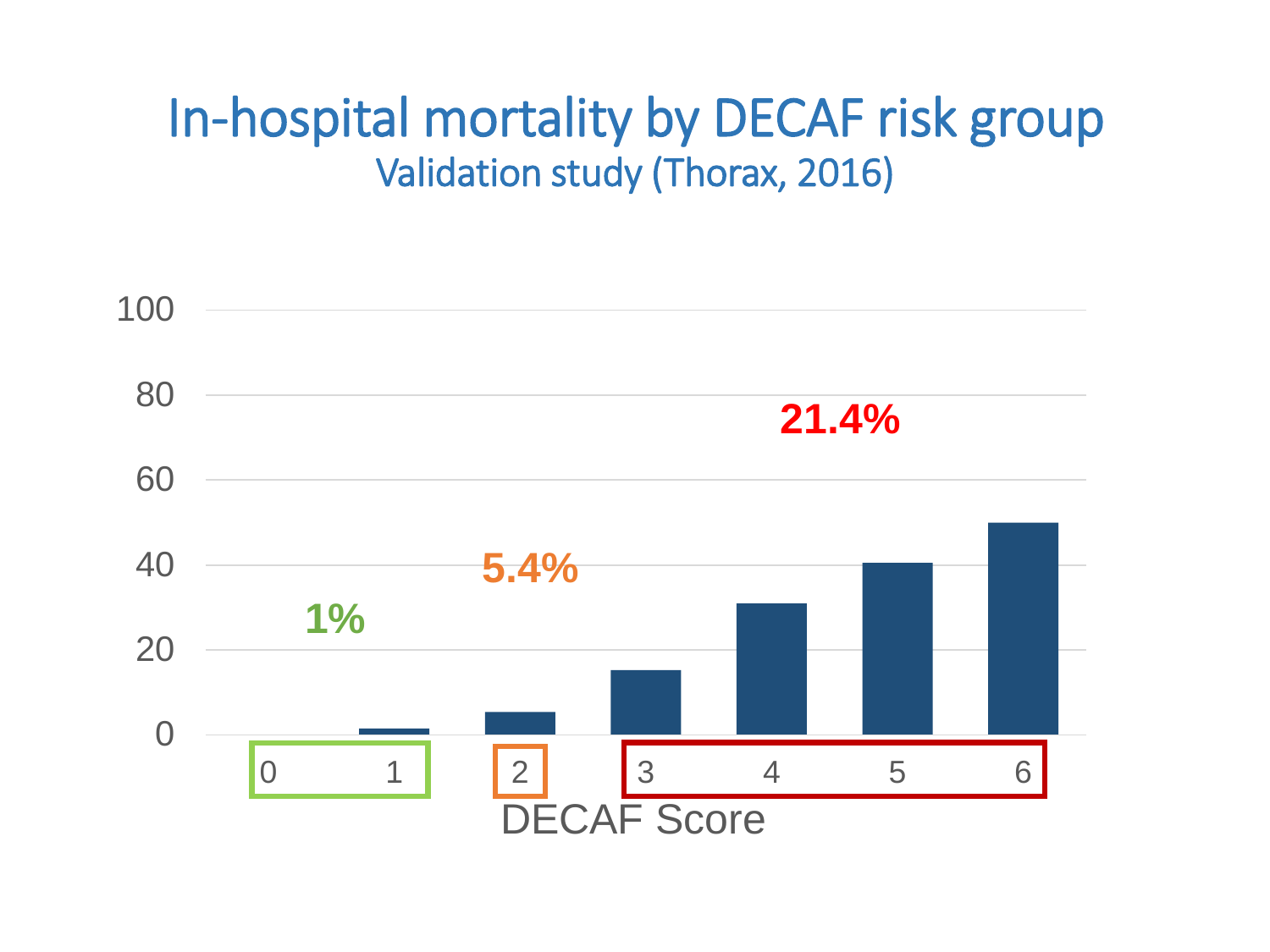### Pneumonic ECOPD (n = 788) Derivation and validation cohorts pooled (n = 2,645)

|                                | <b>DECAF</b>    | 65              | р       |  |
|--------------------------------|-----------------|-----------------|---------|--|
| 30-day mortality               | 0.75            | 0.66            | < 0.001 |  |
| (AUROC)                        | $(0.71 - 0.79)$ | $(0.62 - 0.71)$ |         |  |
| 30-day mortality low risk      | 3.3             | <b>10.1</b>     | 0.022   |  |
| group, $\%^*$                  | (4/122)         | (24/237)        |         |  |
| In-hospital mortality low      | 1.6             | 7.2             | 0.026   |  |
| risk group, $\%^*$             | (2/122)         | (17/237)        |         |  |
| *DECAF 0-1 and CURB 0-1 groups |                 |                 |         |  |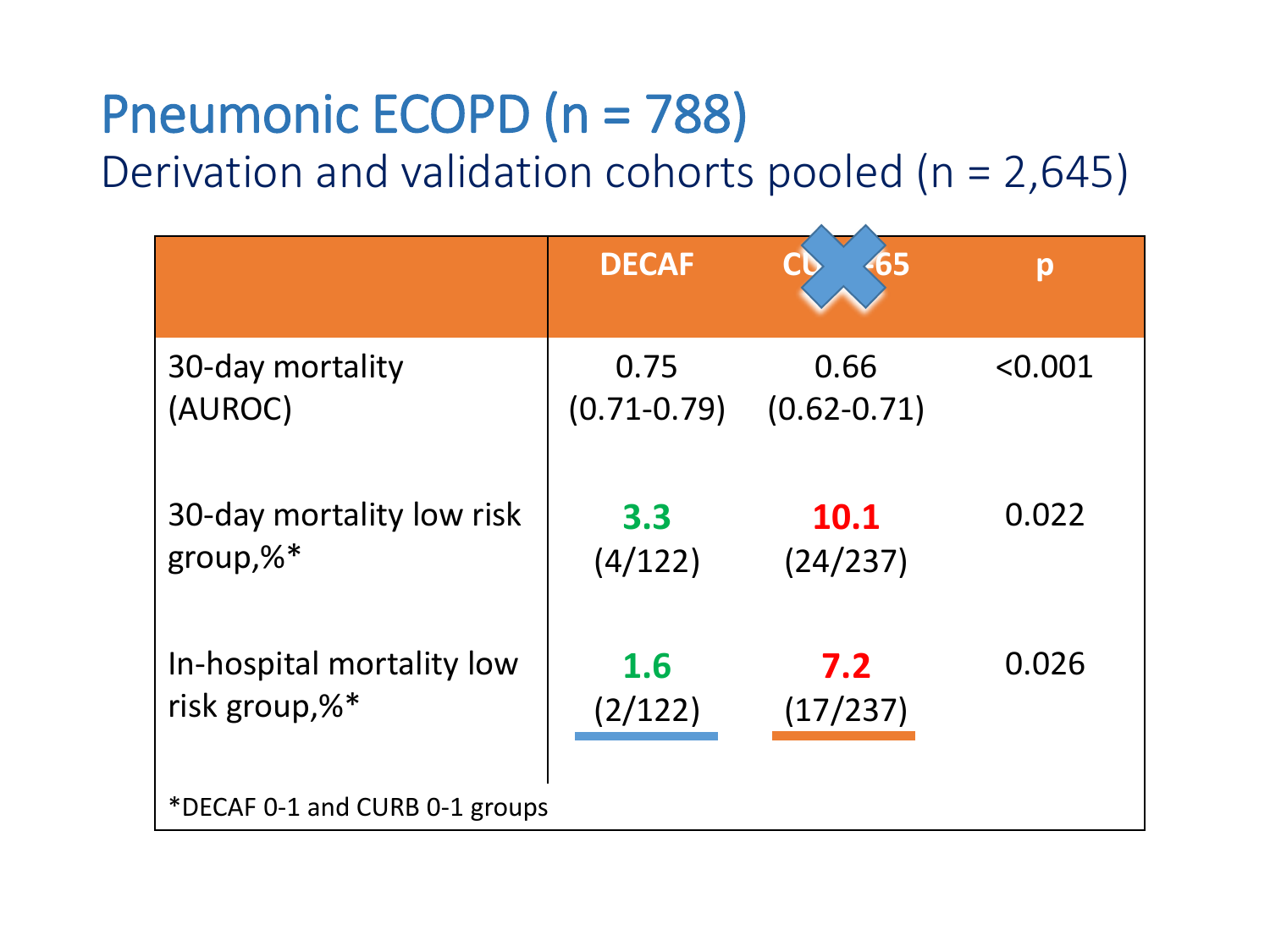### RCT of Hospital at Home in ECOPD selected by low risk DECAF Thorax 2018;73:713-722

| <b>Inclusion criteria</b>               | <b>Exclusion criteria</b>                                                          |
|-----------------------------------------|------------------------------------------------------------------------------------|
| Age $\geq$ 35 years                     | Other illness likely to limit survival to <1 year                                  |
| Smoking history $\geq$ 10 pack<br>years | Long term ventilation                                                              |
| Obstructive spirometry                  | Co-existent secondary diagnosis which necessitates<br>admission                    |
| Primary diagnosis of AECOPD             | Acute confusion precluding discharge / Lack of ability<br>to give informed consent |
| DECAF score 0 or 1                      | Assessment more than one overnight stay after<br>admission                         |

**"HoT DECAF": Primary Outcome**: Total health and social care costs over 90 days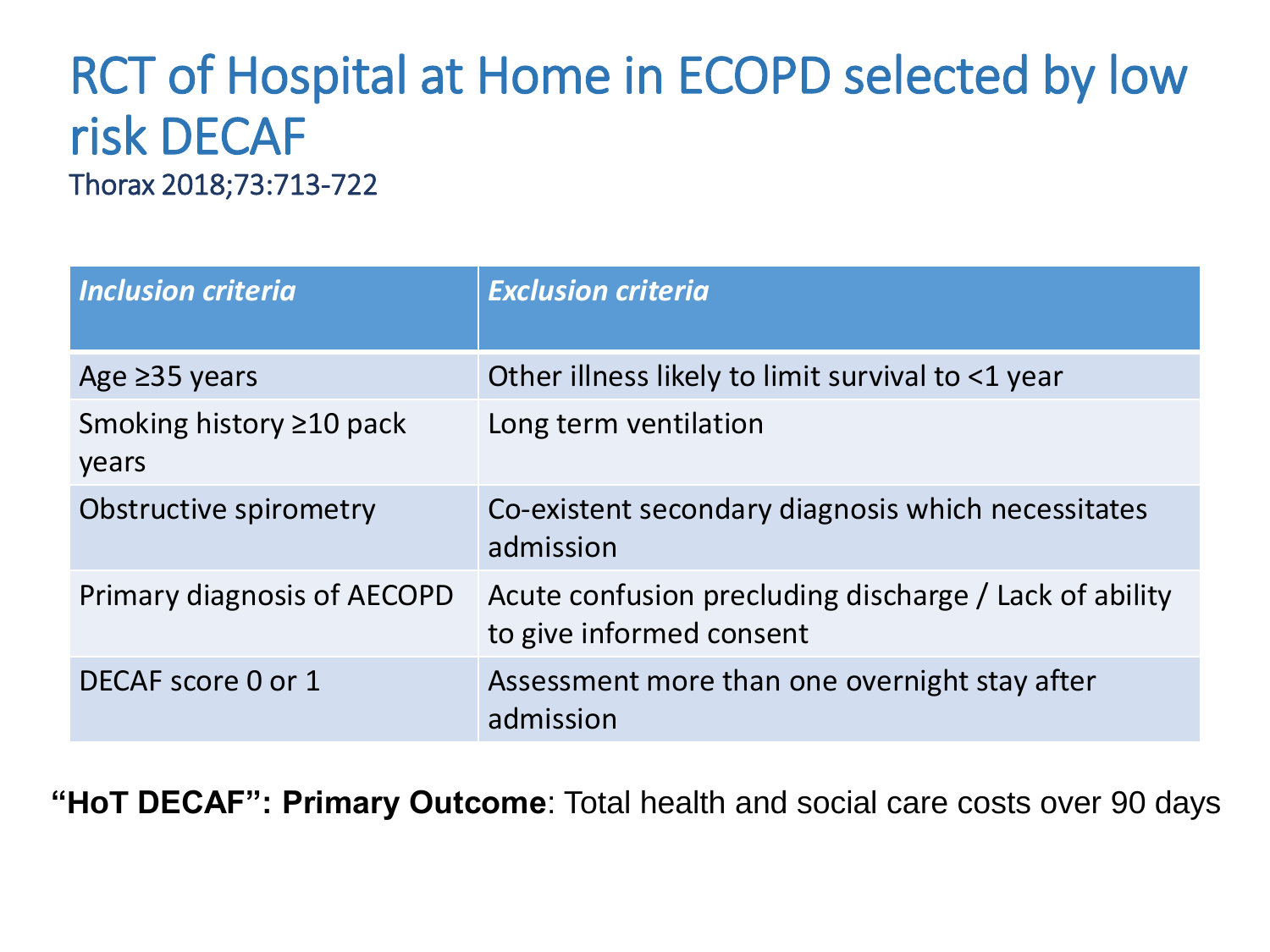## Hospital at home arm management pathway

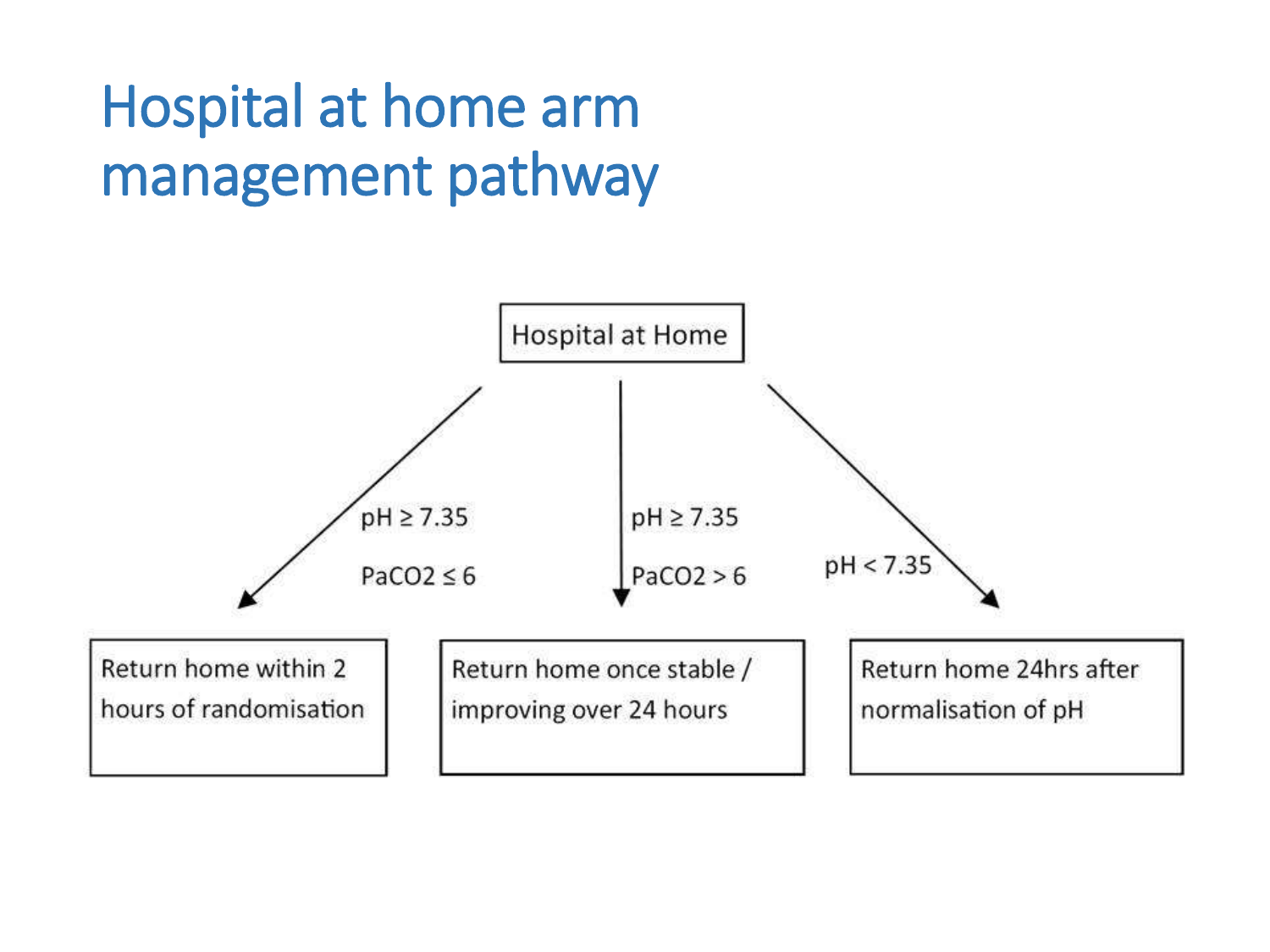# HoT DECAF: study outline



- 
- = Baseline assessment, patient preference, EQ-5D-5L, HADS, CAT
- = Home visit; resource use (health + social), EQ-5D-5L, HADS, CAT
- = Resource use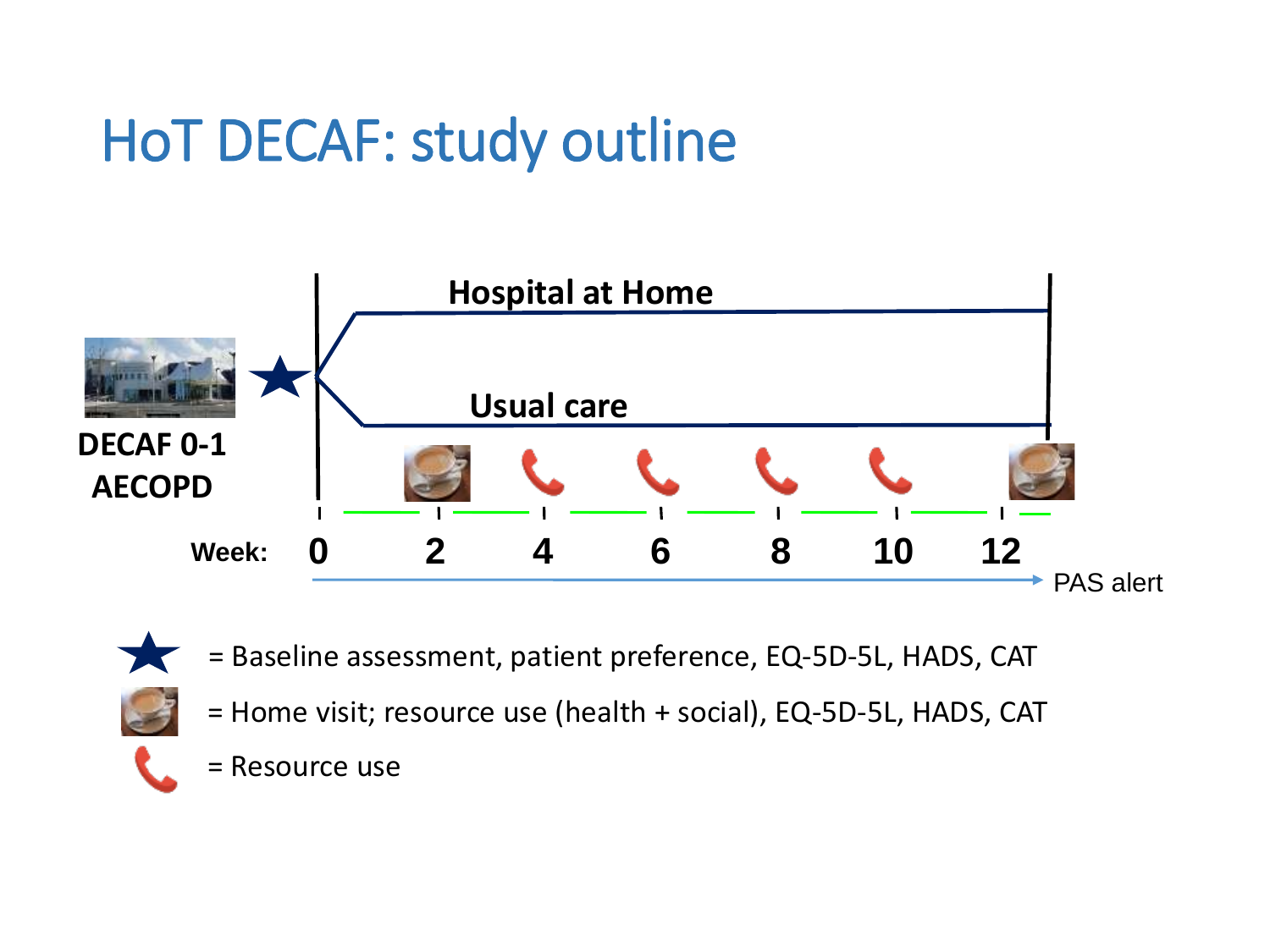## HoT DECAF: results

| <b>Outcome</b>            | <b>HAH</b><br>$n = 60$ | <b>UC</b><br>$n = 58$ |
|---------------------------|------------------------|-----------------------|
| Bed days, 90 days n (IQR) | $1(1-7)*$              | $5(2-12)$             |
| Readmission               | 22 (36.7%)             | 23 (39.7%)            |
| 14 day mortality          | $\Omega$               | $\bm{0}$              |
| 90 day mortality          | 1(1.6%)                | 1(1.7%)               |
| Preference for HAH        | 54/60                  | 51/57                 |

\*P=0.001, Mann-Whitney

### **Echevarria Thorax 2018;73:713-722**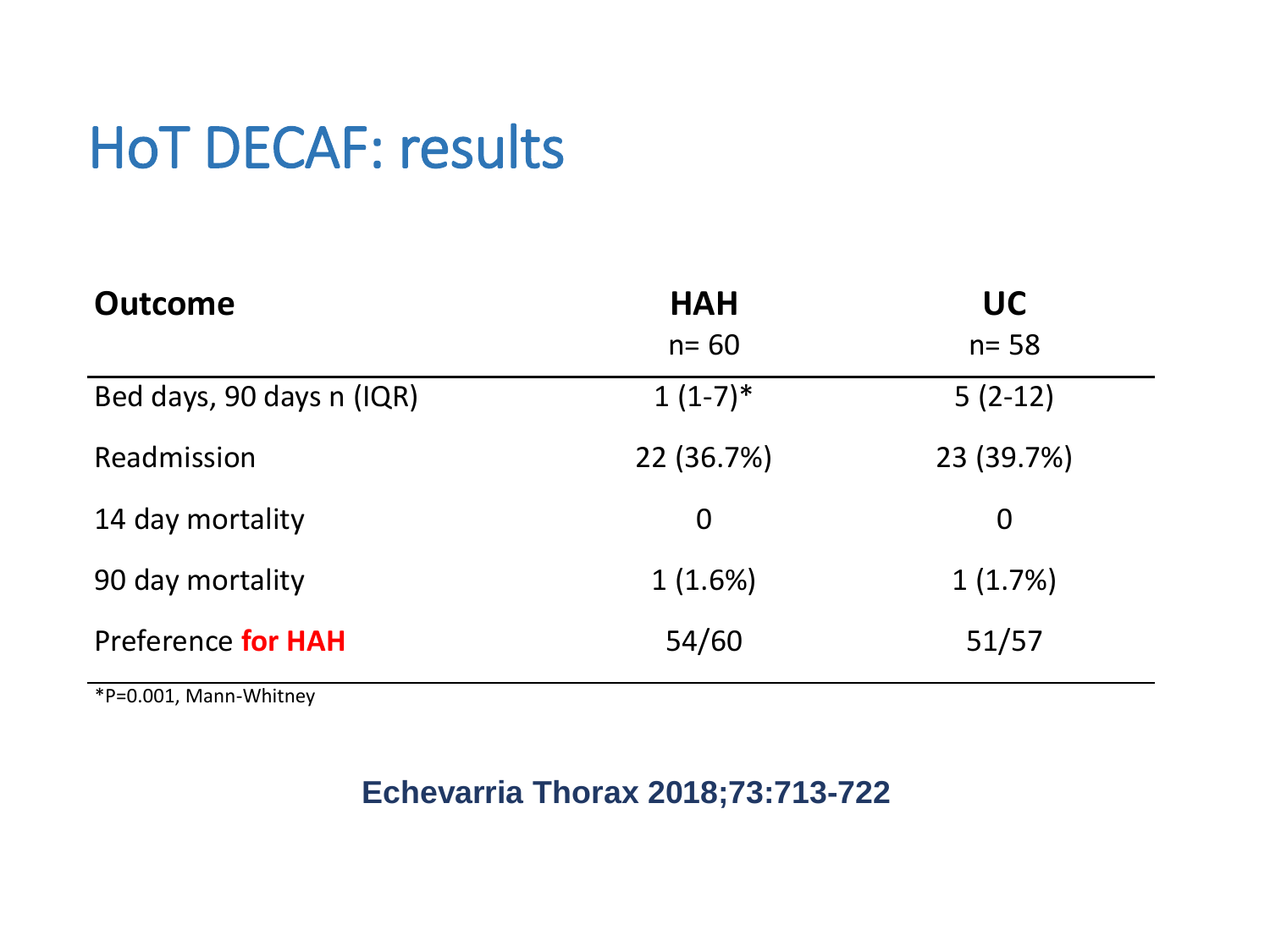### HoT DECAF: cost effectiveness

**Total health and social care costs over 90 days £1,016 lower per patient in H@H**

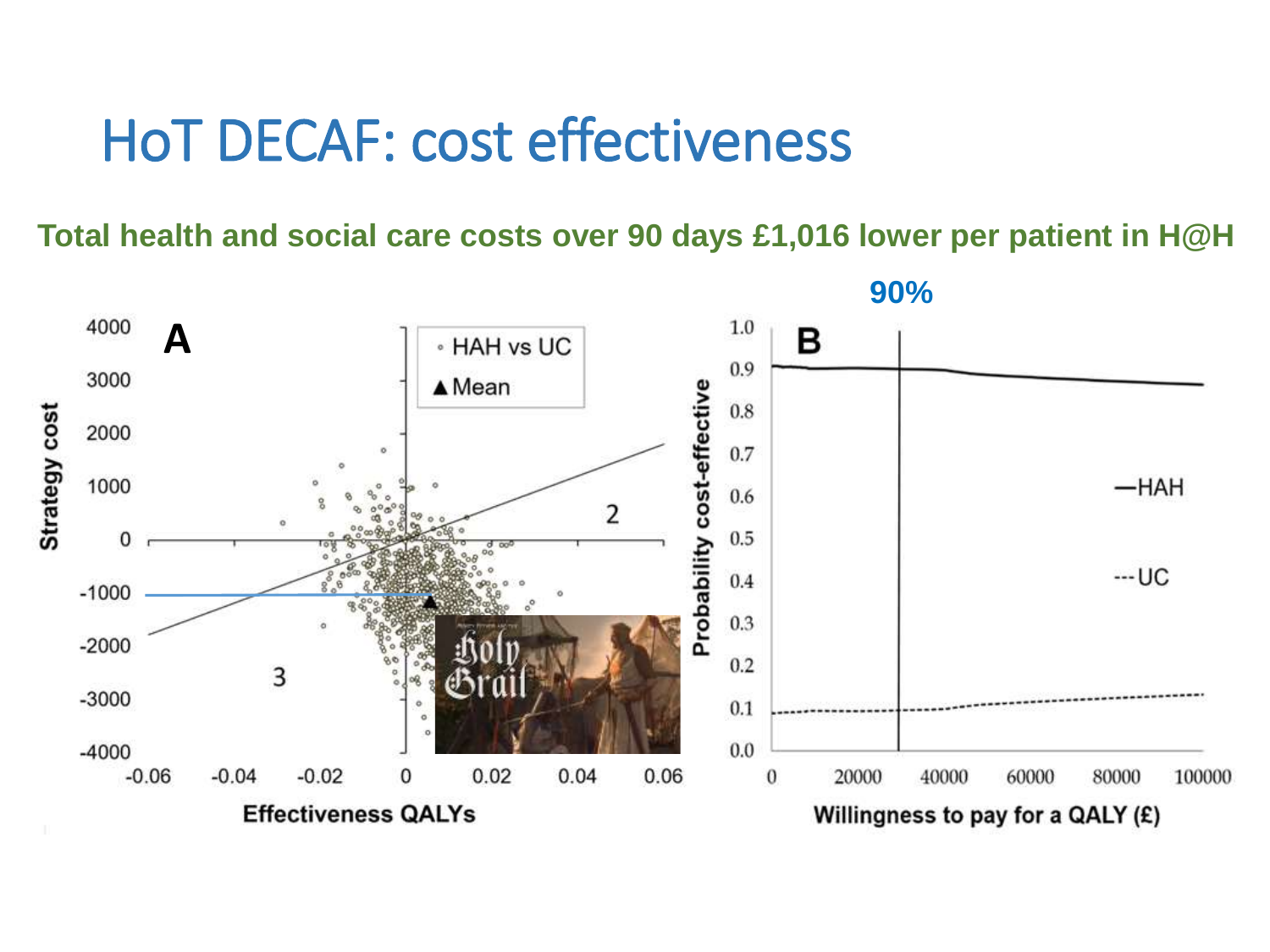### The best laid schemes o' mice an' men... Robert Burns

- Delay in return home under hospital at home
	- DECAF 0-1 is safe
		- Derivation and validation studies (n=2,645)
		- Within hospital at home: no acute deaths
	- Human factors new service
- Standard care arm median LOS 3 days
	- Expected LOS ~ 5 days
	- Bias? Bed pressures and knowledge the patient is in the trial influencing "usual care" discharge?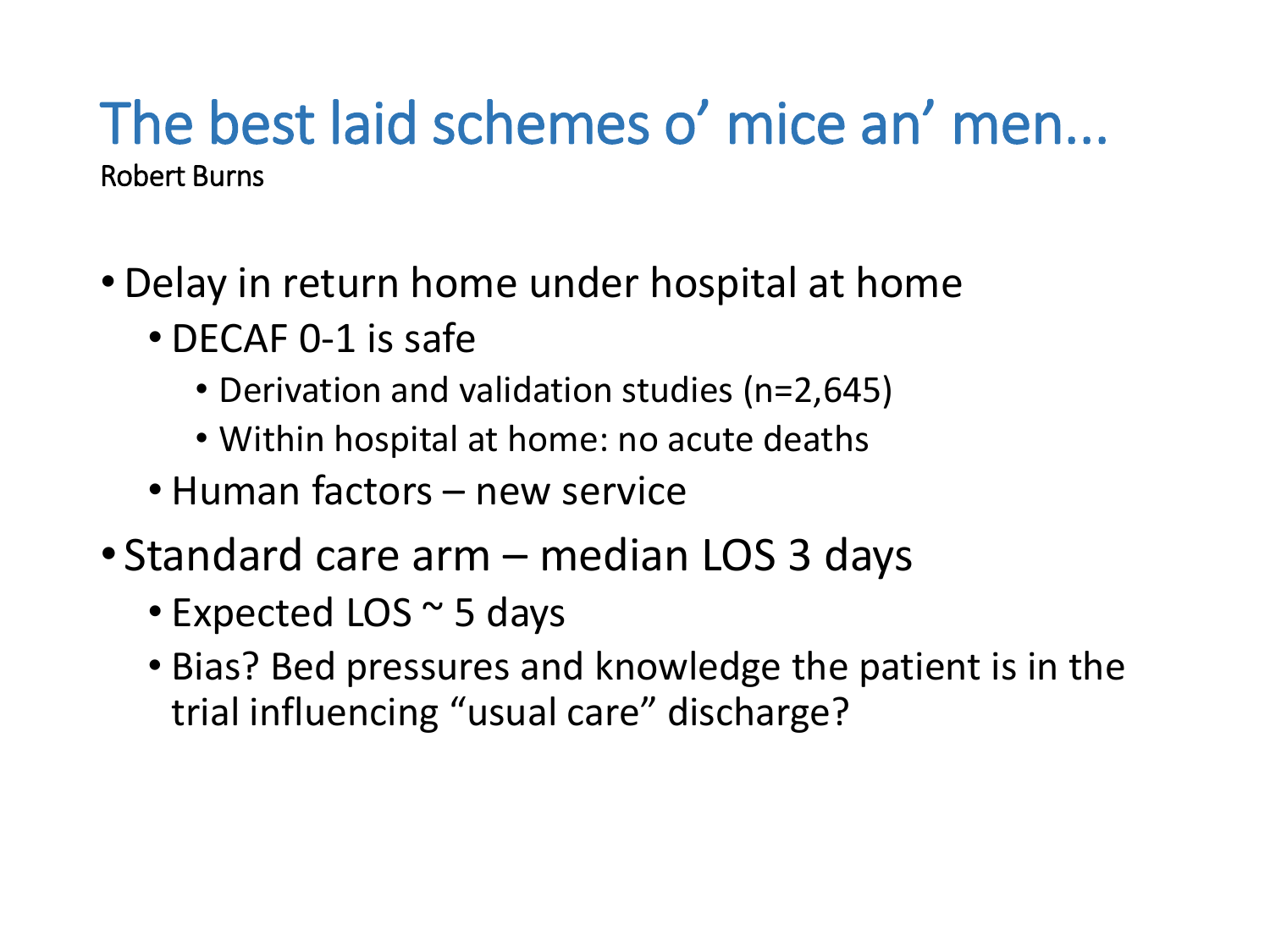# HoT DECAF: embedded qualitative study

Dismore BMJ Open 2019 doi:10.1136/ bmjopen-2018-026609

### • **Positive drivers**

- Greater independence and freedom
- Maintain usual activities: perceived faster recovery
- Contact with family (esp grandchildren) and friends
- Better sleep "no bed like your own bed" and nutrition
- Specialist nurse: clear explanation, privacy, confidence, approachable
- Counter-intuitively, carers reported greater convenience, not greater burden

### • **Potential barriers**

- Fear of being alone at night
- Dislike of "strangers" visiting their home

### • **Negative influences**

- Less likely to smoke in hospital
- Formed new friendships in hospital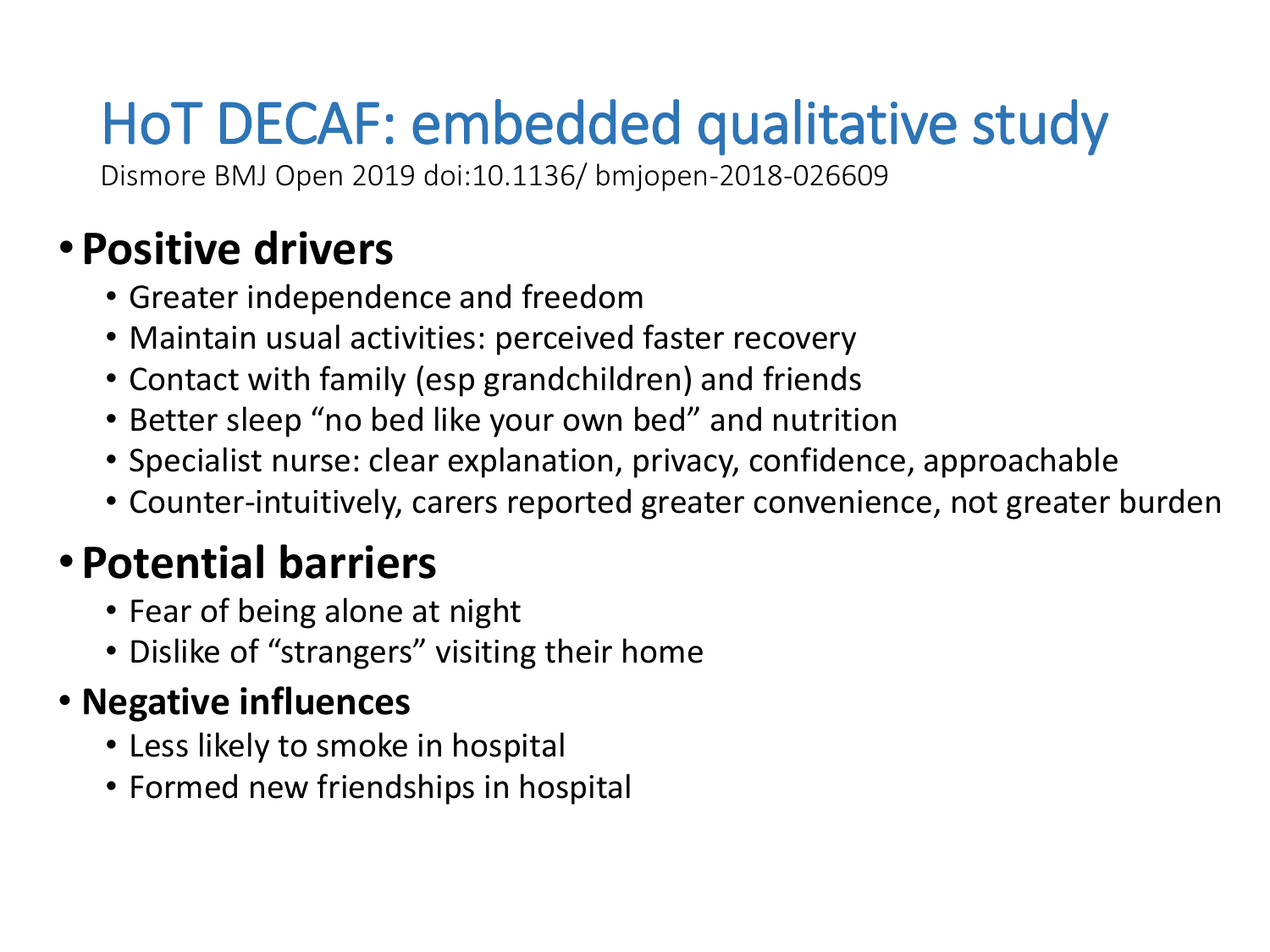## Implementation

- Robust identification of eligible patients
- Education:
	- Clinicians: H@H selected by DECAF is safe
	- Patients and carers: reassurance, particularly those living alone
- Commissioners
	- Local tariff agreed (RightCare)
- •Resource
	- The commissioned clinical service can support upto 4 patients within H@H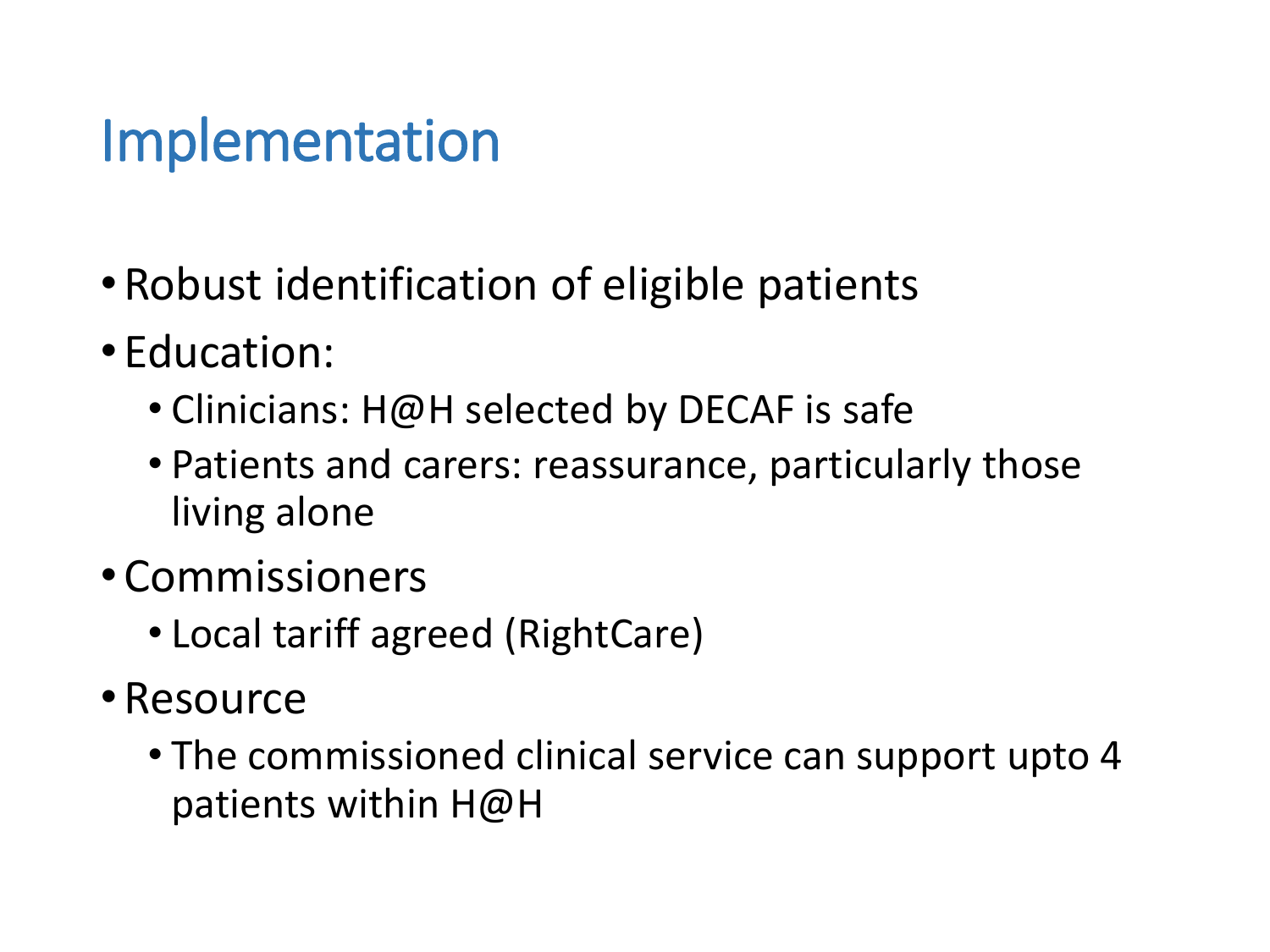## NIHR Signal: top 2% research expected to change clinical practice

**AL** 



**NIHR Signal** People with COPD exacerbations prefer early discharge then treatment at home

Published on 11 December 2018

#### doi: 10.3310/signal-000691

People with flare-ups of COPD (chronic obstructive pulmonary disease) prefer to be managed at home rather than in hospital. Hospital stay was on average four days shorter when people were discharged early to the hospital at home scheme, and there was no noticeable increase in readmissions in this group.

This NIHR-funded trial aimed to establish the costs and outcomes of hospital at home compared with staying in hospital for treatment.

The findings support current guidance that hospital at home is suitable for selected patients and this study shows that the DECAF score is an effective way of selecting people, with a low risk of serious

#### **Expert commentary**

People who have an exacerbation or worsening of their chronic obstructive pulmonary disease (COPD) can be safely cared for in 'hospital at home' schemes or discharged from hospital more quickly if they are rated as low risk on a clinical scoring system called DECAF. Patients preferred to be cared for at home rather than being admitted to hospital and care was as safe as hospital and probably cheaper.

This means people with COPD who are assessed in emergency departments or admission units as being low risk can safely be discharged if a suitable home care service is available. There is a growing body of evidence in this area, and this trial adds weight to an integrated care approach that encourages care in the community wherever possible.

#### Professor Sarah Purdy, Head of School, Bristol Medical School, University of Bristol

The commentator declares no conflicting **interests**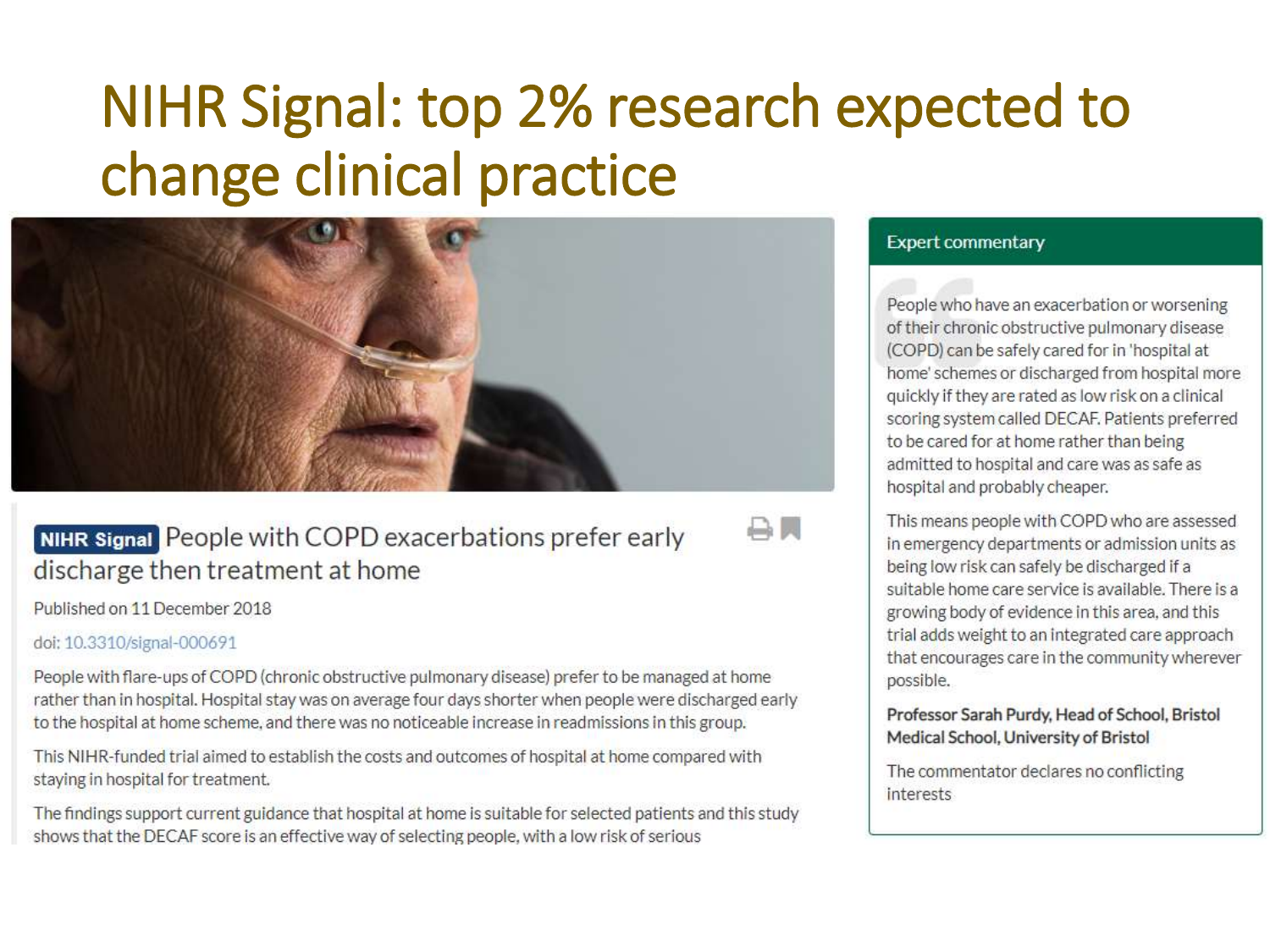# High risk DECAF 3+

Table 5 Time to death in patients who died during the index admission and median length of stay in those who survived to discharge, by DECAF score

| <b>DECAF</b><br>score | Median time to death, days<br>(IQR) | Median length of stay, days<br>(IQR) |
|-----------------------|-------------------------------------|--------------------------------------|
| $\bf{0}$              | N/A                                 | $3(1-5)$                             |
|                       | $4.5(4-12.5)$                       | $4(2-7)$                             |
| $\overline{2}$        | $9(5-16)$                           | $5(3-10)$                            |
| $\overline{3}$        | 10 (3.75-23.25)                     | $7(3-13)$                            |
| 4                     | $5(1-11)$                           | $7.5(5-18)$                          |
| 5                     | $2(1-9)$                            | $10(6-19.5)$                         |
| 6                     | $2(2-2)$                            | $22(22-22)$                          |



- Place of care: specialist respiratory ward or higher level of care
	- Do not board!
	- Close monitoring
- Early optimisation and escalation of care
	- Empirical antibiotic choice short time to death broad spectrum with pseudomonal cover
- Consider if palliation more appropriate?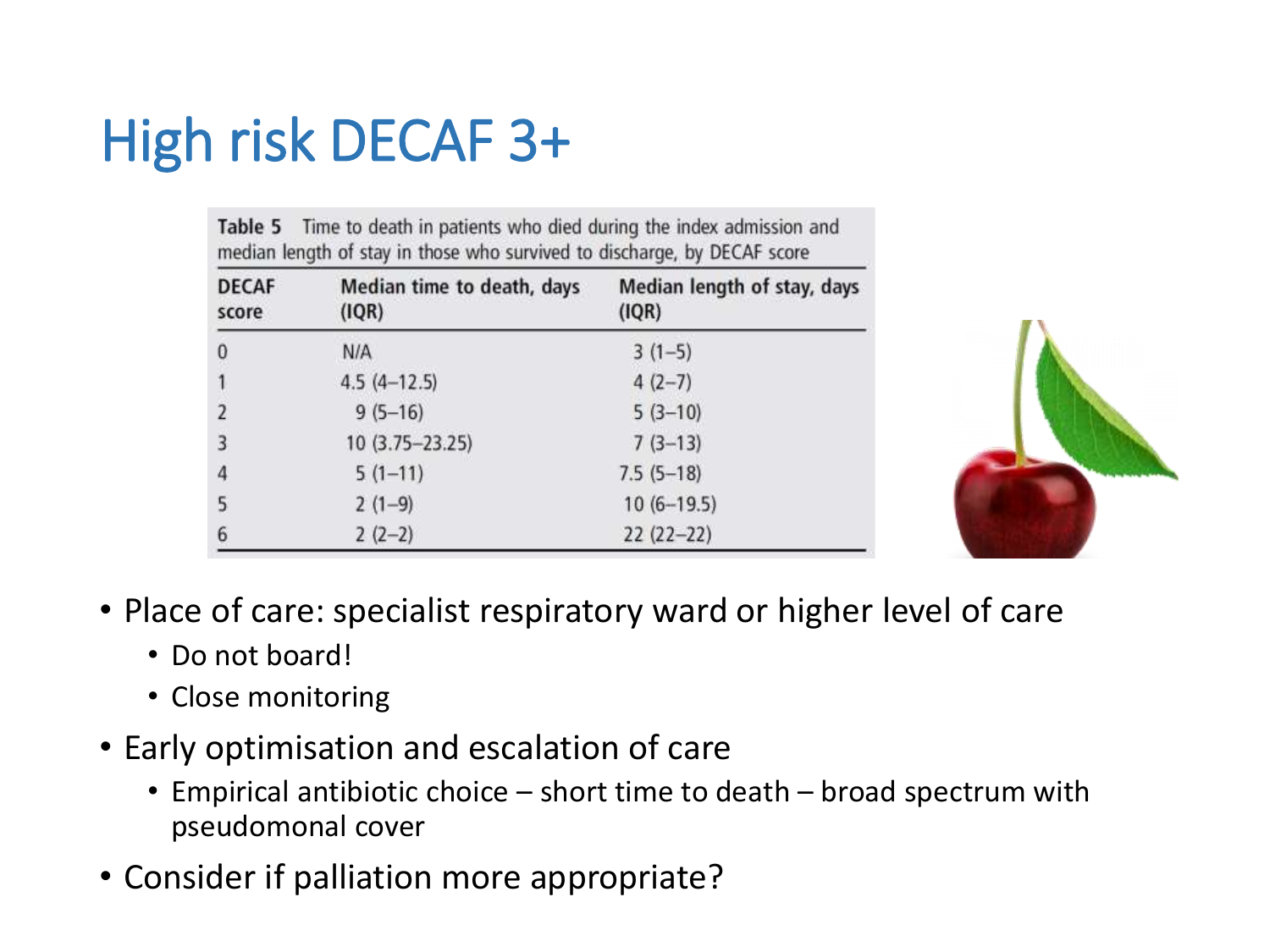## Admission Avoidance

- DECAF 0-1 and no additional acute care need
- Proportion of admitted patients DECAF 0-1:

| • DECAF Derivation       | 53% |
|--------------------------|-----|
| • DECAF Validation       | 45% |
| • Northumbria NACAP      | 37% |
| • National average NACAP | 54% |

- Low hanging fruit
- Note not all require supported discharge PEARL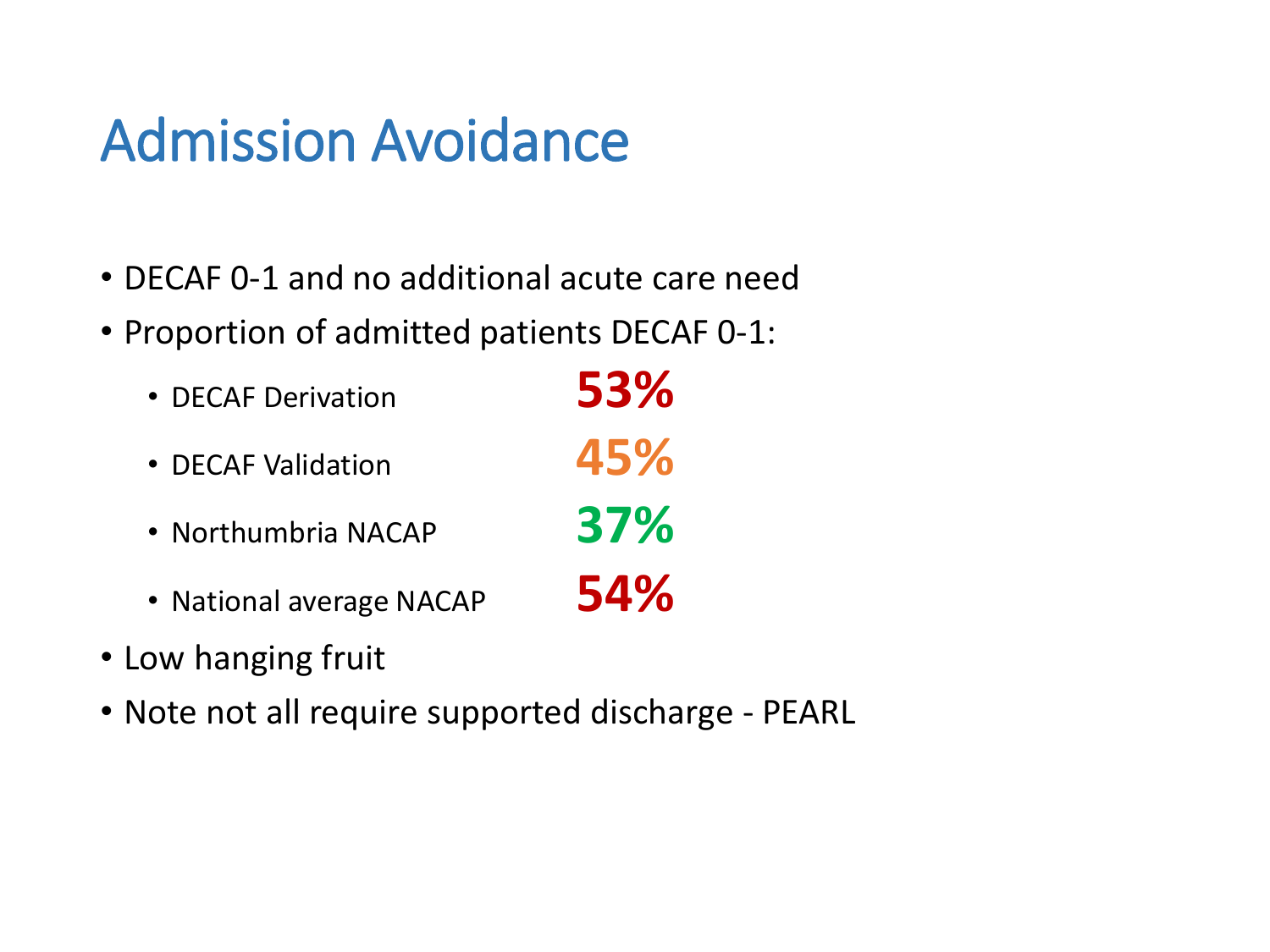## In every patient admitted with ECOPD:

|    | <b>DECAF Score</b>                                                                                                                                                                                               | <b>Circle</b> |
|----|------------------------------------------------------------------------------------------------------------------------------------------------------------------------------------------------------------------|---------------|
| D  | eMRCD 5a (Too breathless to leave the house unassisted but<br>independent in washing and/ or dressing)<br>eMRCD 5b (Too breathless to leave the house unassisted and requires<br>help with washing and dressing) | $\mathbf 2$   |
| E. | <b>E</b> osinopenia (eosinophils $\leq 0.05 \times 10^9 / L$ )                                                                                                                                                   |               |
|    | Consolidation                                                                                                                                                                                                    |               |
| A  | Moderate or severe Acidaemia (pH $\leq$ 7.3)                                                                                                                                                                     |               |
| F  | Atrial Fibrillation (including history of paroxysmal AF)                                                                                                                                                         |               |
|    | Total:                                                                                                                                                                                                           |               |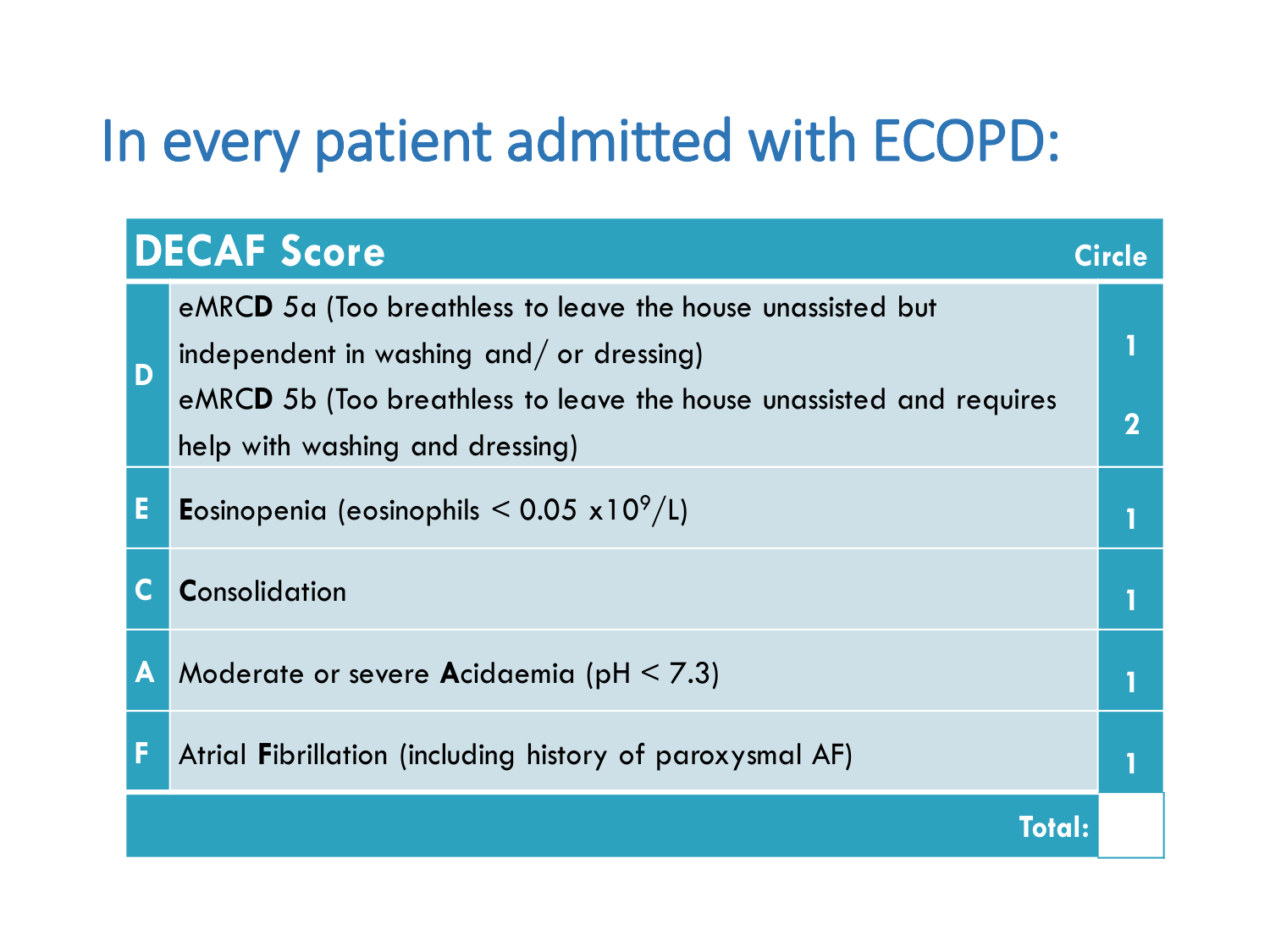## ECOPD: selection for readmission avoidance services



Figure. 2. ROC curves for readmission predictions. Allaudeen Journal of general internal medicine 2011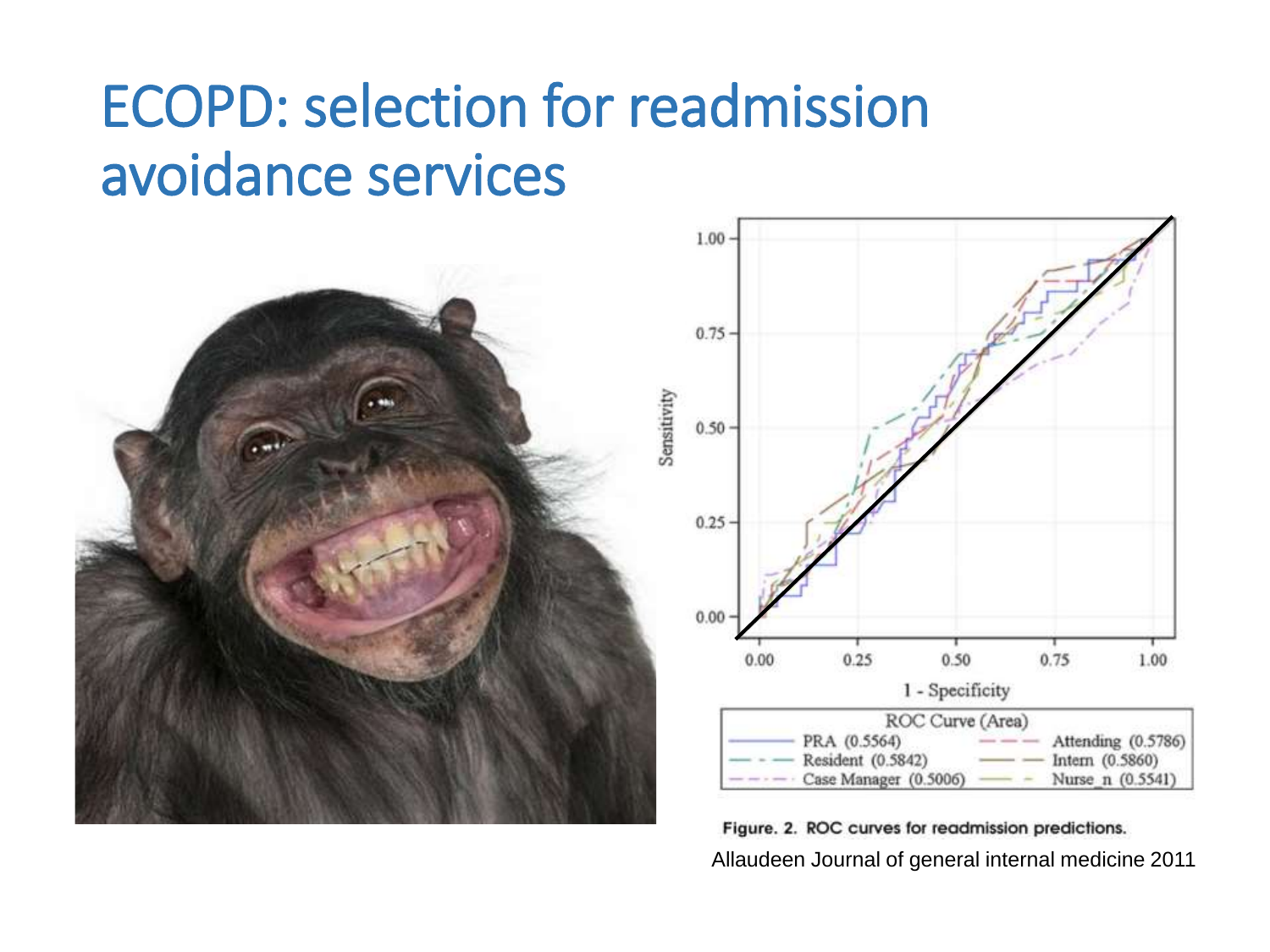# Risk of readmission or death post discharge Thorax 2017;72:686-93

**P**revious admissions; **E**MRCD; **A**ge; **R**ight heart failure; **L**eft heart failure.

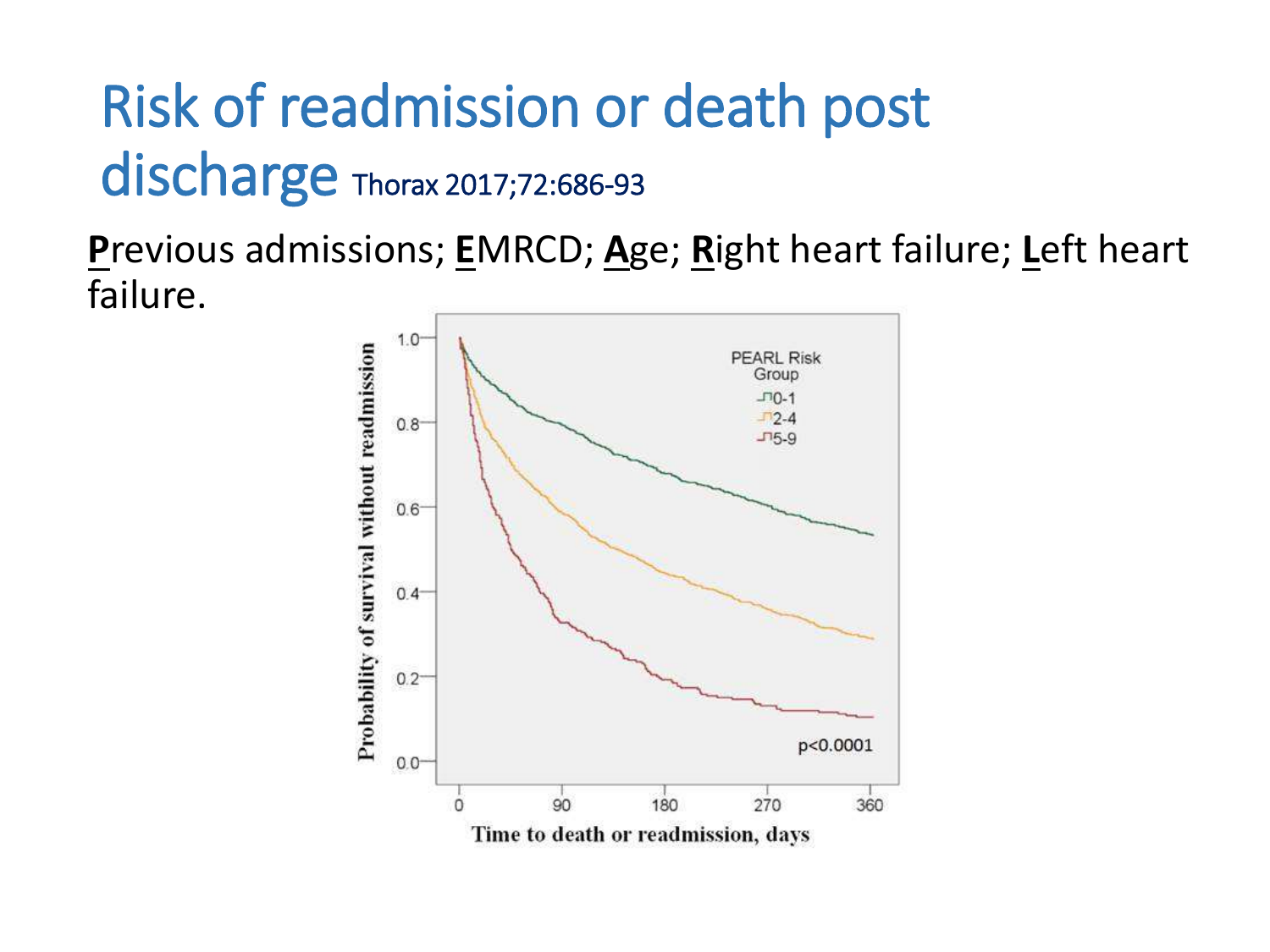## In every patient discharged with ECOPD:

|                                                                                                                                           | <b>PEARL Score</b><br>Prediction of 90-day readmission or death risk                                                                                                                                                                                                                            | <b>Circle</b>            |
|-------------------------------------------------------------------------------------------------------------------------------------------|-------------------------------------------------------------------------------------------------------------------------------------------------------------------------------------------------------------------------------------------------------------------------------------------------|--------------------------|
| D                                                                                                                                         | <b>Previous admissions (<math>\geq</math>2)</b><br>Admission to inpatient hospital ward. Do not count attendance at A&E, Ambulatory Care or day-case units.                                                                                                                                     | 3                        |
|                                                                                                                                           | <b>eMRCD</b> 4 (Stops for breath after about 100m or after a few minutes on the level)<br><b>eMRCD</b> 5a (Too breathless to heave the house unassisted but independent in washing and/or dressing)<br>aMRCD 5b (Too breathless to leave the house but requires help with washing AND dressing) | 1<br>$\overline{2}$<br>3 |
| А                                                                                                                                         | Age $(280)$                                                                                                                                                                                                                                                                                     | 1                        |
| R                                                                                                                                         | <b>Right sided heart failure</b><br>Clinical diagnosis of Cor Pulmonale (with or without imaging)                                                                                                                                                                                               | 1                        |
|                                                                                                                                           | Left sided heart failure<br>Confirmed by cardiac imaging                                                                                                                                                                                                                                        | 1                        |
|                                                                                                                                           | <b>Total PEARL Score</b>                                                                                                                                                                                                                                                                        |                          |
| 90-day risk of readmission or death:<br>PEARL 0-1 (low risk) = 20.7%; PEARL 2-4 (intermediate risk) = 42.1%; PEARL ≥5 (high risk) = 66.4% |                                                                                                                                                                                                                                                                                                 |                          |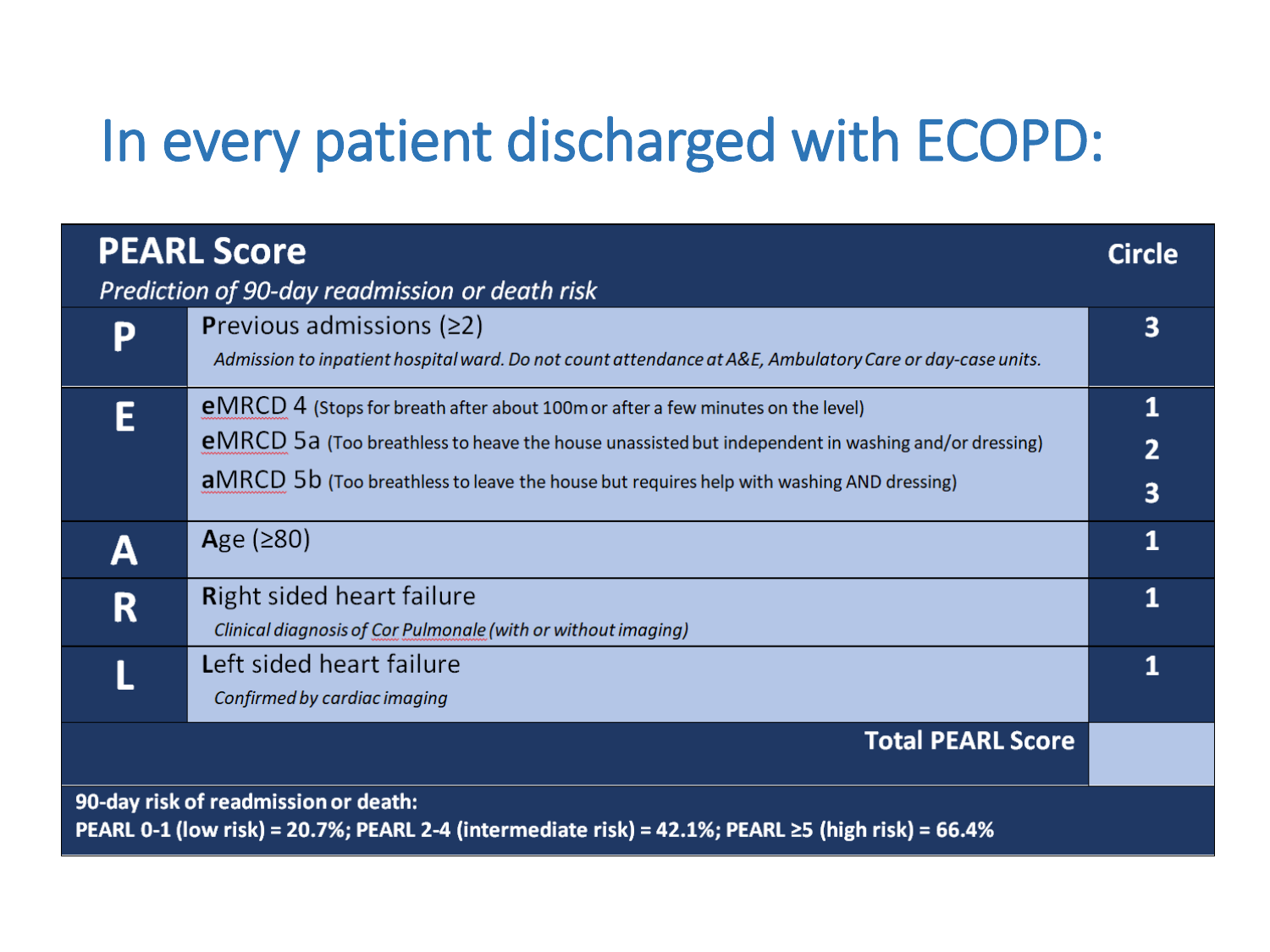# We do have an awful lot of data…..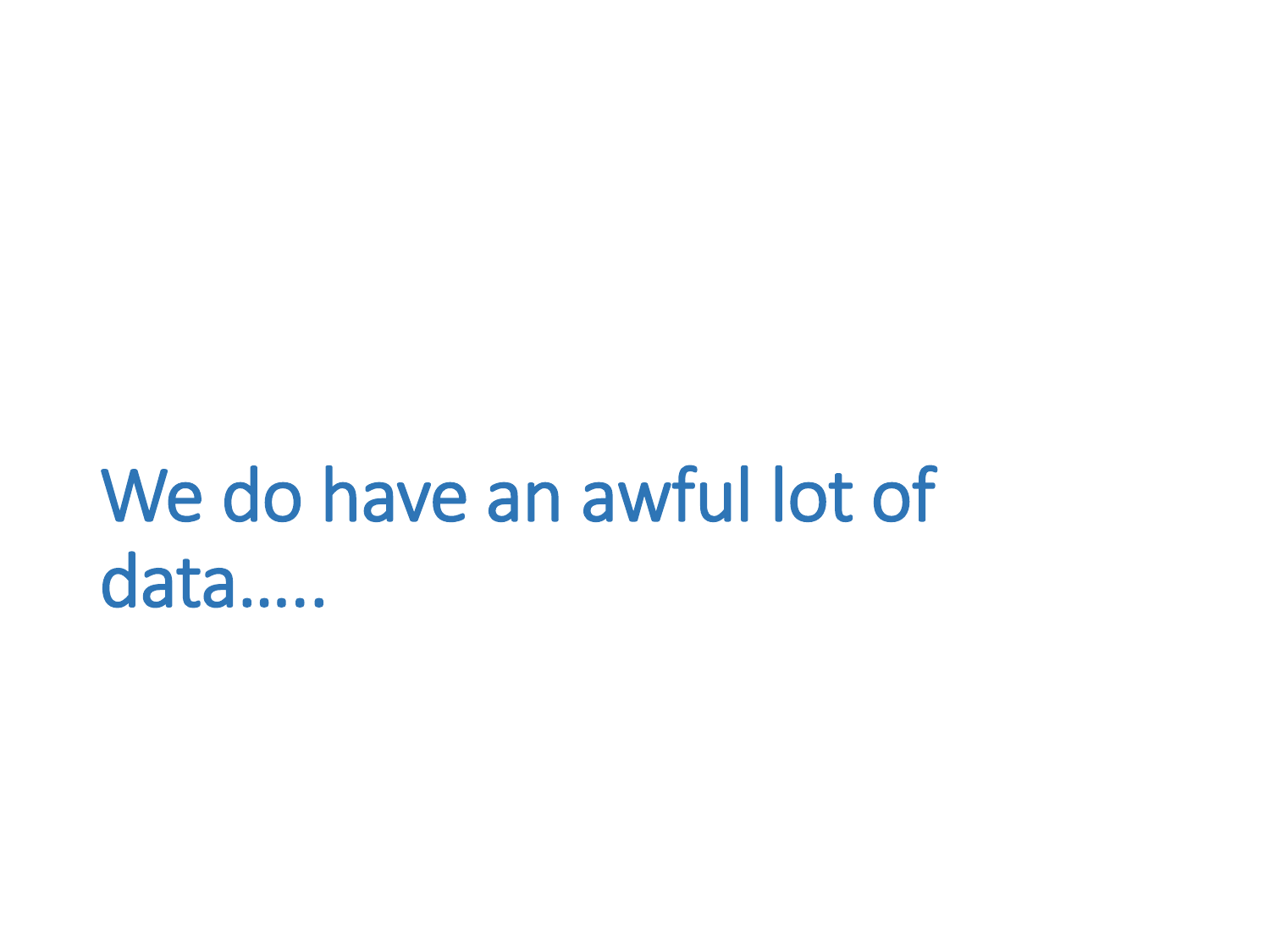## National COPD Audits: oxygen provision and mortality

|                  | 2003       | 2008                                   | 2014 |
|------------------|------------|----------------------------------------|------|
| Mortality        | 7.7%       | 7.8%                                   | 4.3% |
| <b>NIV</b>       | 8.5%       | 11.4%                                  | 12%  |
| PaO <sub>2</sub> | 9.2        | 8.9                                    | 8.3  |
| PaO2 > 13 kPa    | <b>19%</b> | 16%                                    | 8%   |
|                  |            | <b>BTS Oxygen</b><br><b>Guidelines</b> |      |

**Clinical practice** (2014 National COPD Audit):

- Target sats **88-92% = 84%; 94-98%= 8%**
- NEWS2 Scale 2 only if ABG shows hypercapnia:
	- If linked to target **88-92% = 34%** (4,541) **94-98% = 66%** (8.873)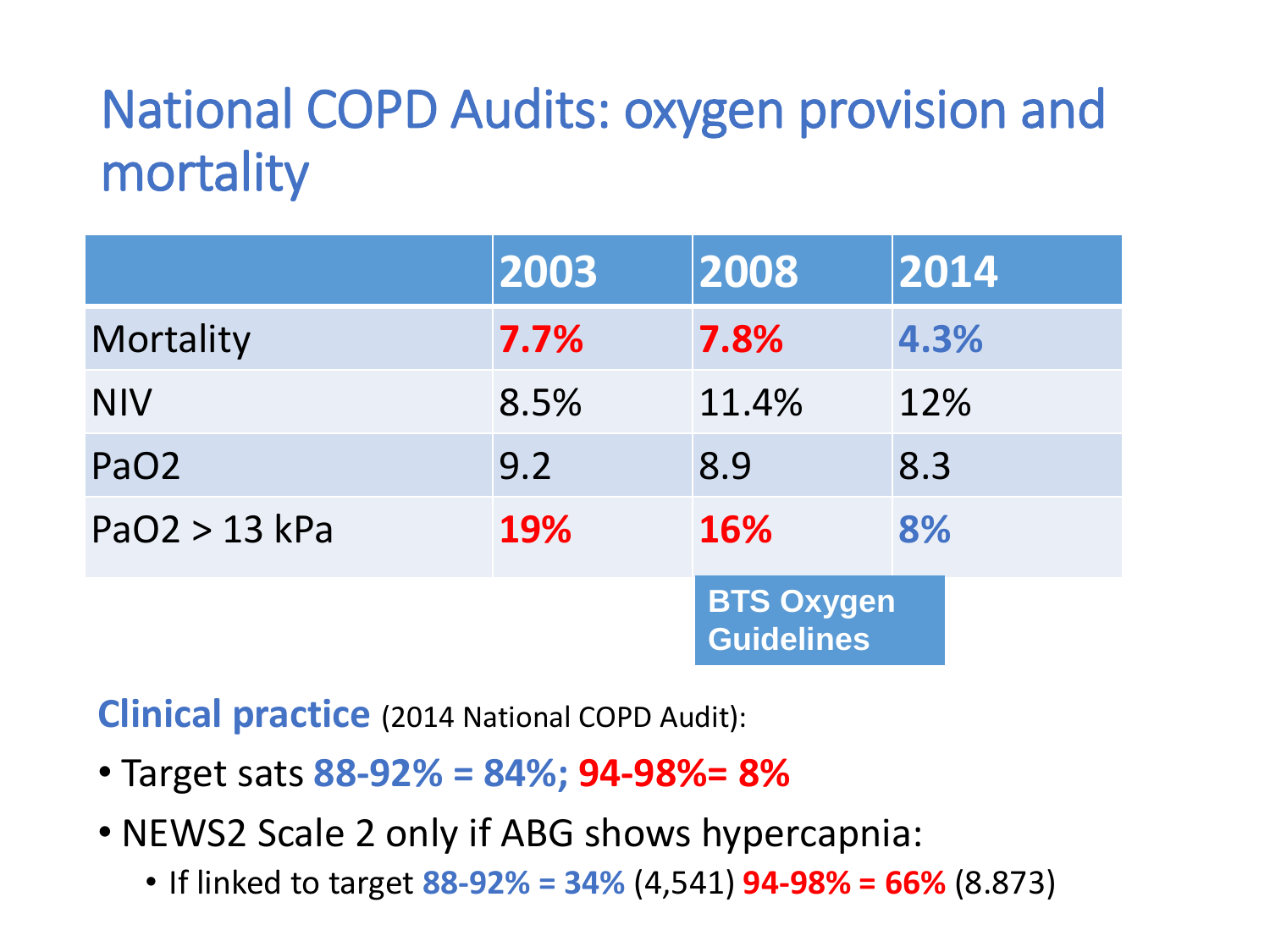## BTS Oxygen Guideline 2017 & NEWS 2

### **BTS Oxygen Guidelines**

- Set target sats 88-92% in most patients with COPD (or other condition at risk)
- Can revise target sats if ABG confirms normocapnia, no prior exacerbations requiring NIV or IMV and ABG repeated within 30-60 min

### **NEWS 2**

- Scale 2: do not score if sats 88- 92% on oxygen
- Use scale 2 if:
- 1. Hypercapnia confirmed by ABG (34% admissions ECOPD)
- 2. Senior clinician approval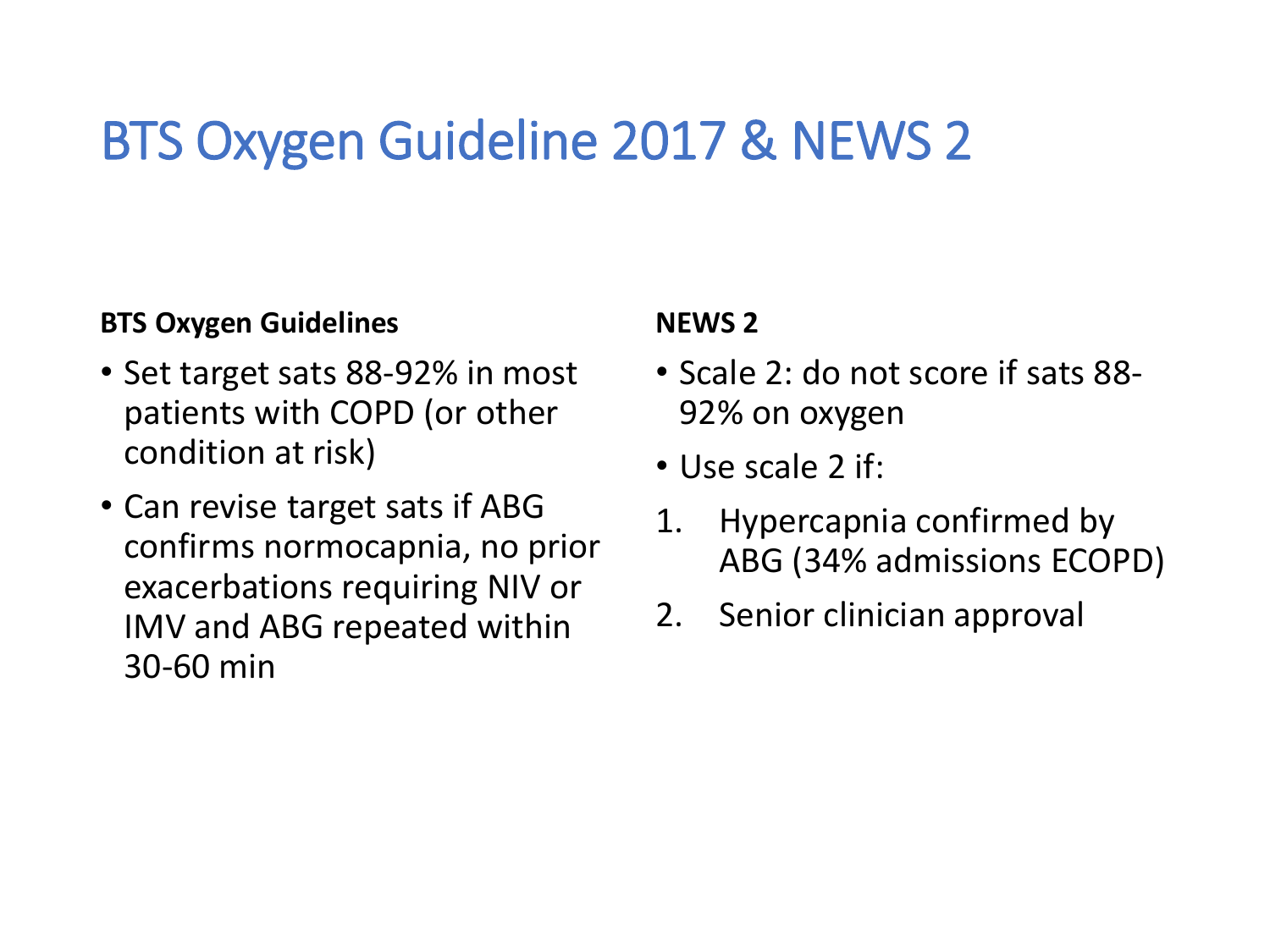### Mortality risk by admission oxygen sats in patients with ECOPD receiving O2 Echevarria Emerg Med J 2020



Physician and spirometry confirmed COPD.  $N = 1,027$  across 6 UK hospitals.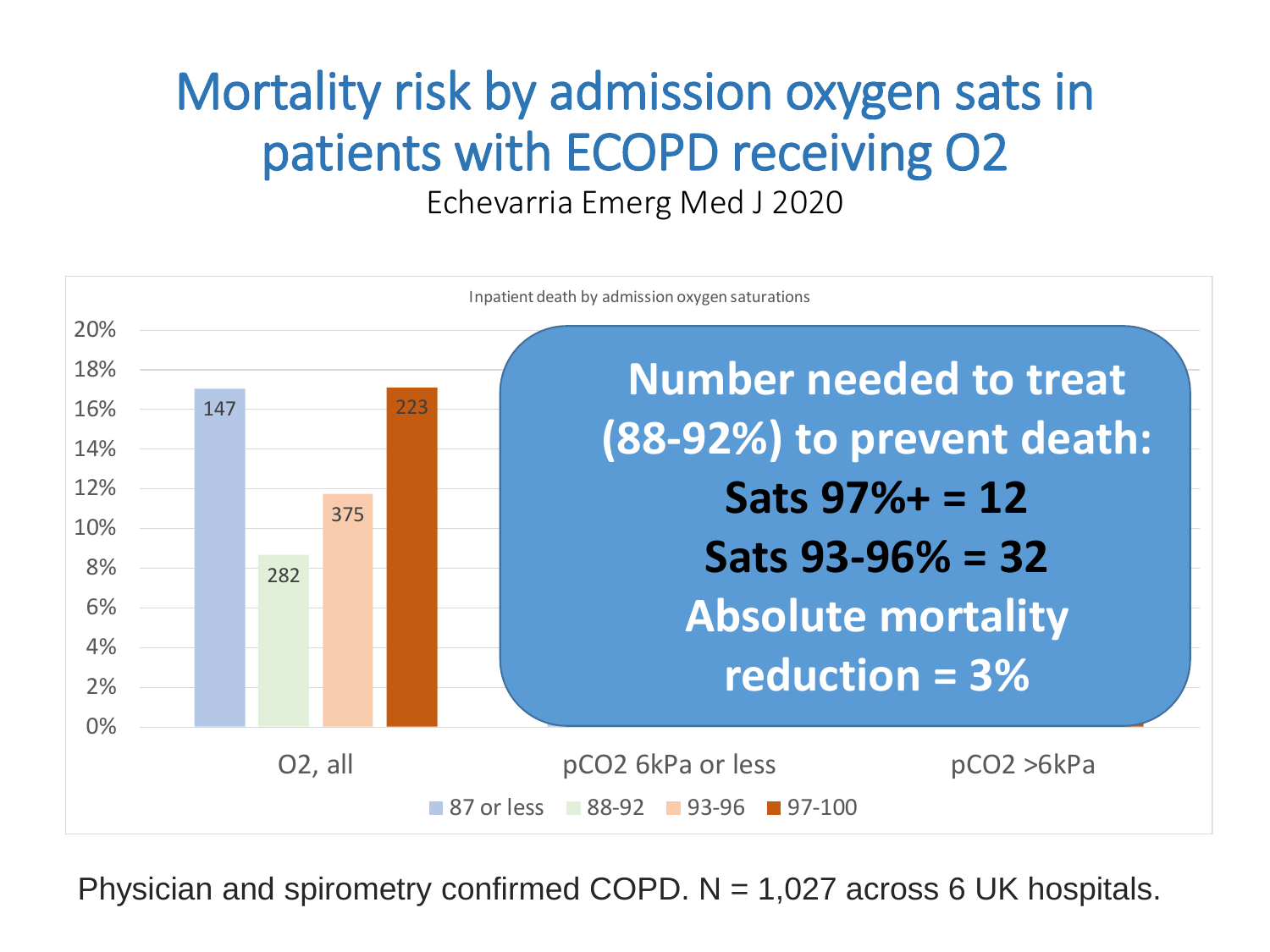### **Breaking NEWS: Comparison of early warning** scores in patients with COPD exacerbation: DECAF and NEWS score

Echevarria CE, Steer AJ, Bourke SC. Thorax 2019;74:941-46

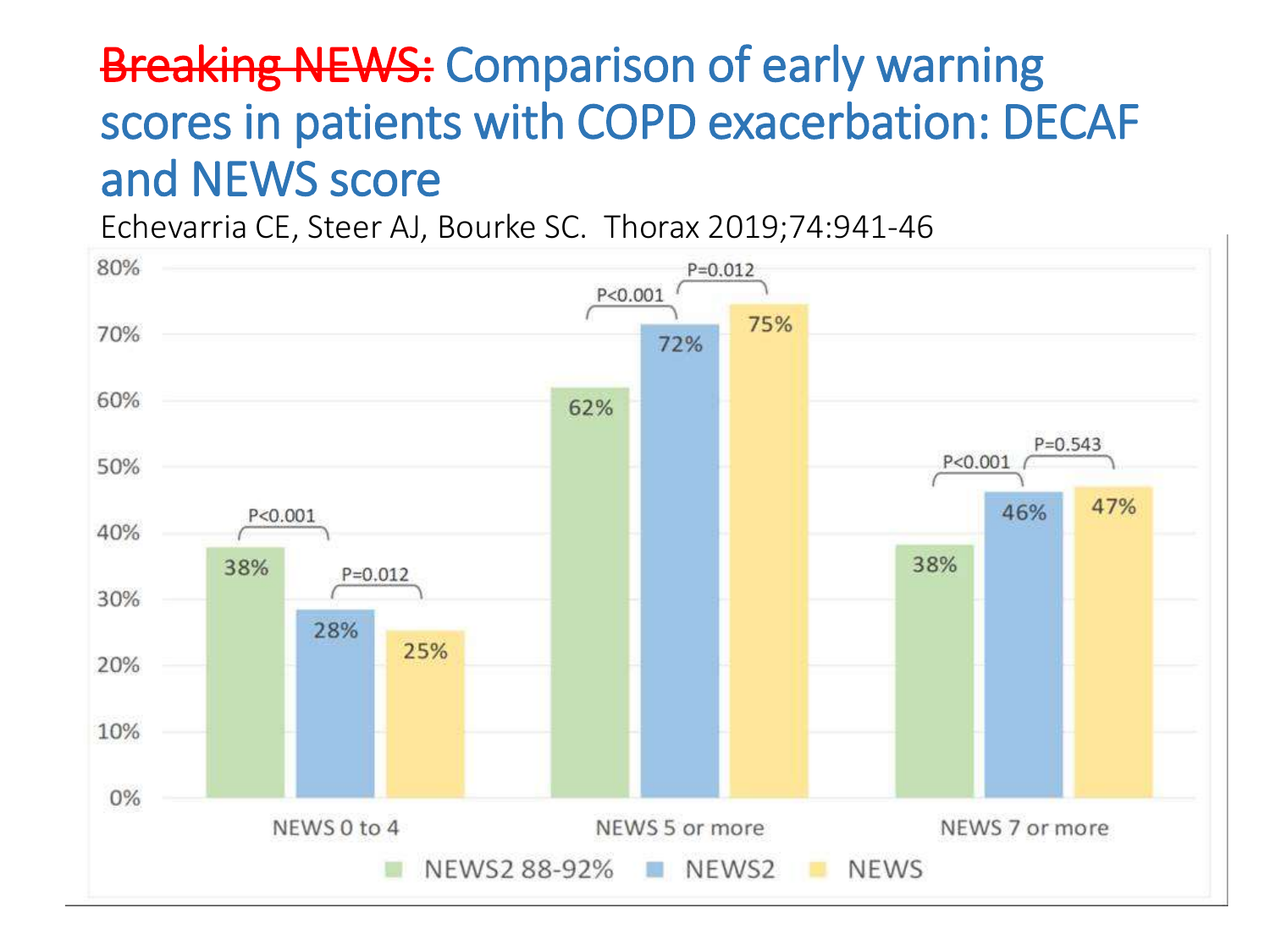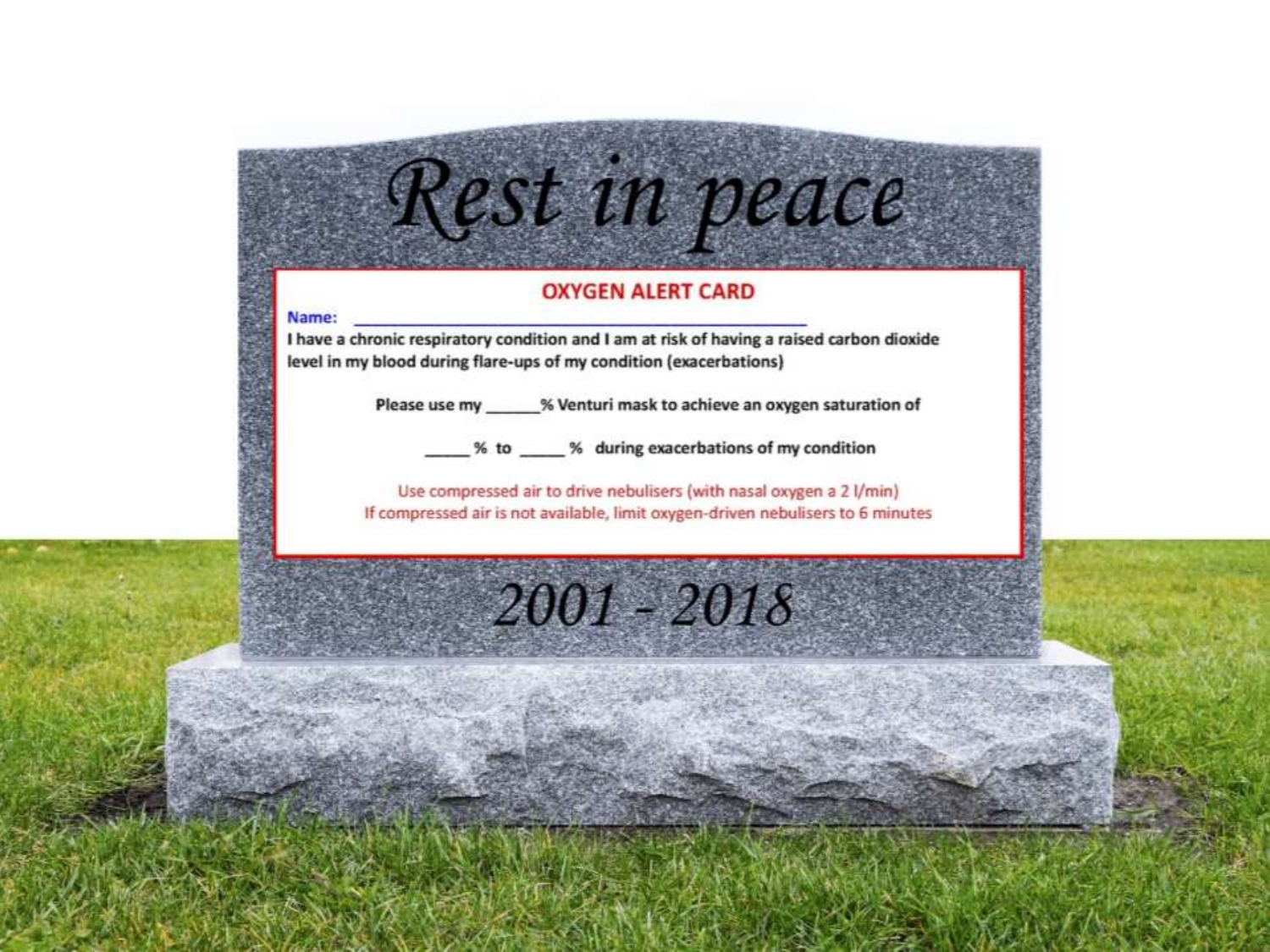## Ireland: COPD QI 18 clinical teams across 19 hospitals



COPD Collaborative 2018/19 **Final Report** 

November 2019

Rachel MacDonell Orla Woods Ann O'Shaughnessy

Funded by Clinical Strategy and Programmes, HSE

- Access to respiratory specialist review 1.
- Compliance with admission clinical bundle 2.
- 3. Use of standardised, evidence-based assessment (DECAF<sup>\*</sup>)
- Compliance with discharge processes. 4.

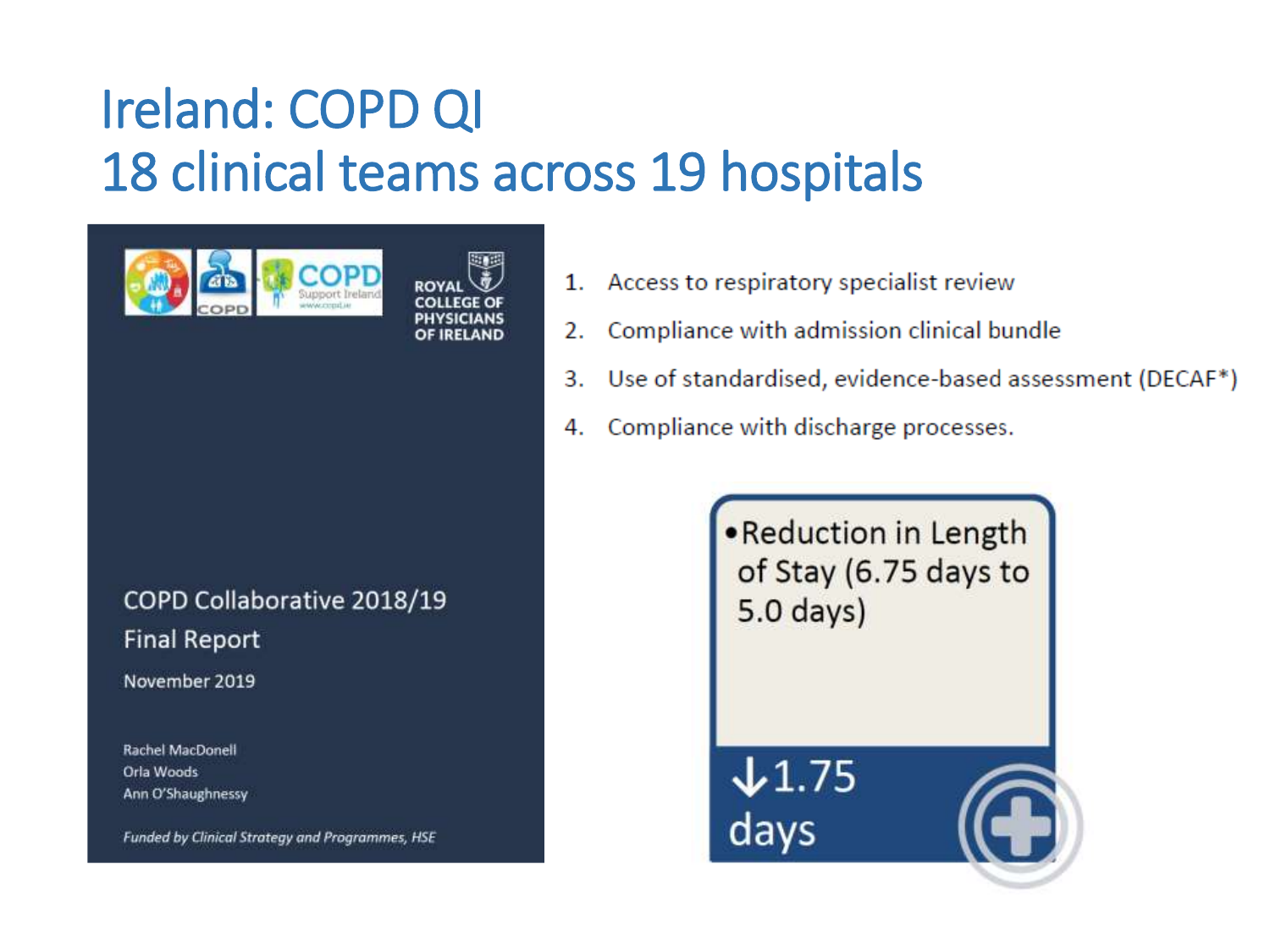## Clinical risk stratification in ECOPD

### • DECAF low risk:

- Admission avoidance A/E no additional care need
- Hospital @ Home
- Early discharge

### • DECAF high risk:

- Empirical antibiotic choice
- Specialist respiratory ward +
- Close monitoring
- Palliative care
- PEARL
	- Selection for readmission avoidance schemes